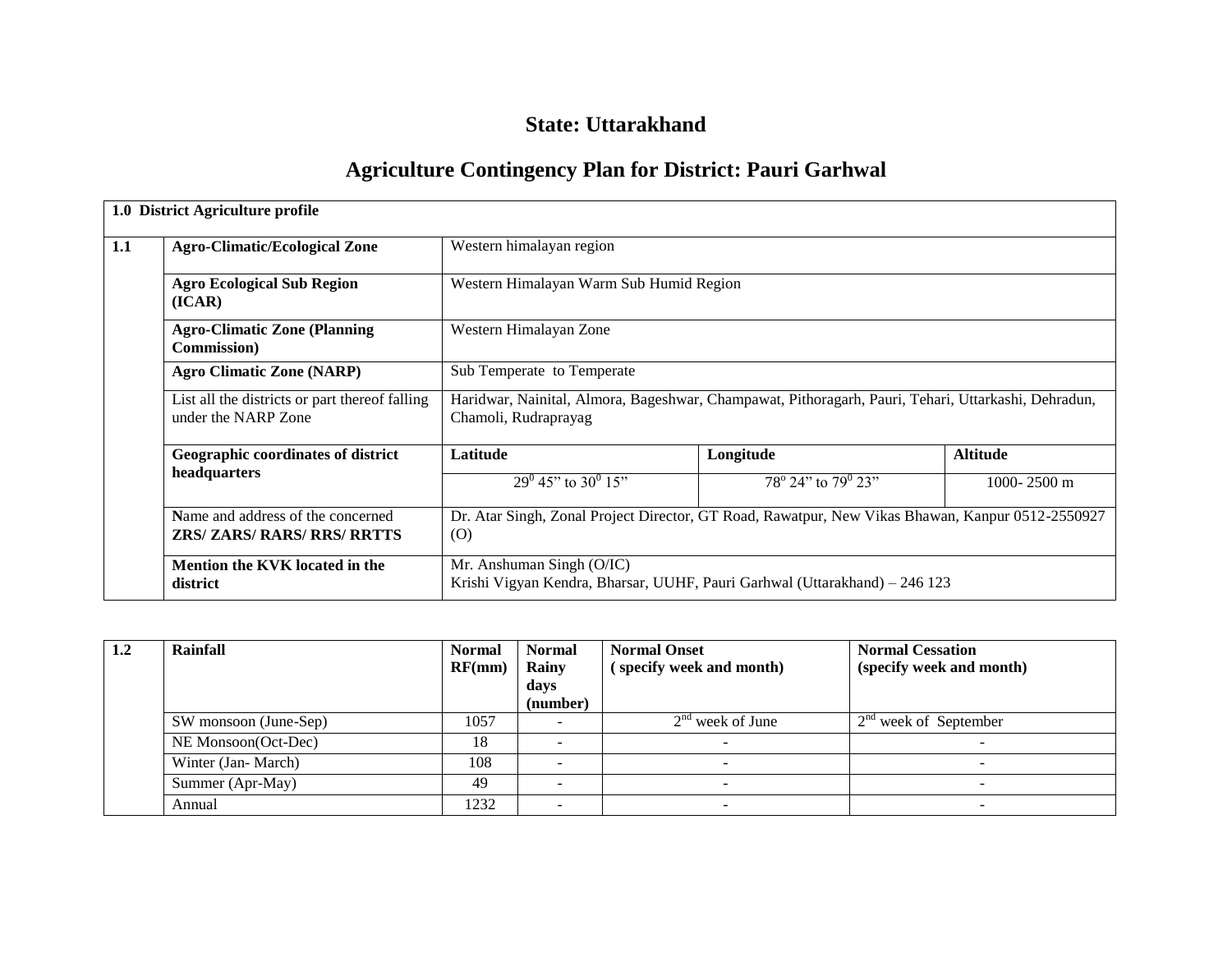| 1.W | Land use          | Geographical        | Cultivable            | Forest               | Land under         | Permanent                | Cultivable | Land under          | Barren and          | Current                | Other   |
|-----|-------------------|---------------------|-----------------------|----------------------|--------------------|--------------------------|------------|---------------------|---------------------|------------------------|---------|
|     | pattern of the    | ('000 ha)<br>area ( | $^{\circ}000$<br>area | area                 | non-               | Pastures                 | wasteland  | Misc. tree          | uncultivable        | Fallows                | fallows |
|     | district (latest) |                     | ha.                   | $^{\prime\prime}000$ | agricultural       | $^{\prime\prime}000$ ha) | ('000 ha)  | crops and           | land $(^{\circ}000$ | $(^{6}000 \text{ ha})$ | (100)   |
|     | statistics)       |                     |                       | ha)                  | use $(^{\circ}000$ |                          |            | groves              | ha)                 |                        | ha)     |
|     |                   |                     |                       |                      | ha)                |                          |            | $^{\prime}$ 000 ha) |                     |                        |         |
|     | Area              | 672.9               |                       | 385.1                | 15.5               | 35.2                     | 38.5       | 56.1                |                     | 7 Q<br>7.0             | 18.2    |

| 1.3 | Agricultural land use    | Area $('000 ha)$ | Cropping intensity % |
|-----|--------------------------|------------------|----------------------|
|     | Net sown area            | 78.486           |                      |
|     | Area sown more than once | 32.432           | 141.26               |
|     | Gross cropped area       | 10.875           |                      |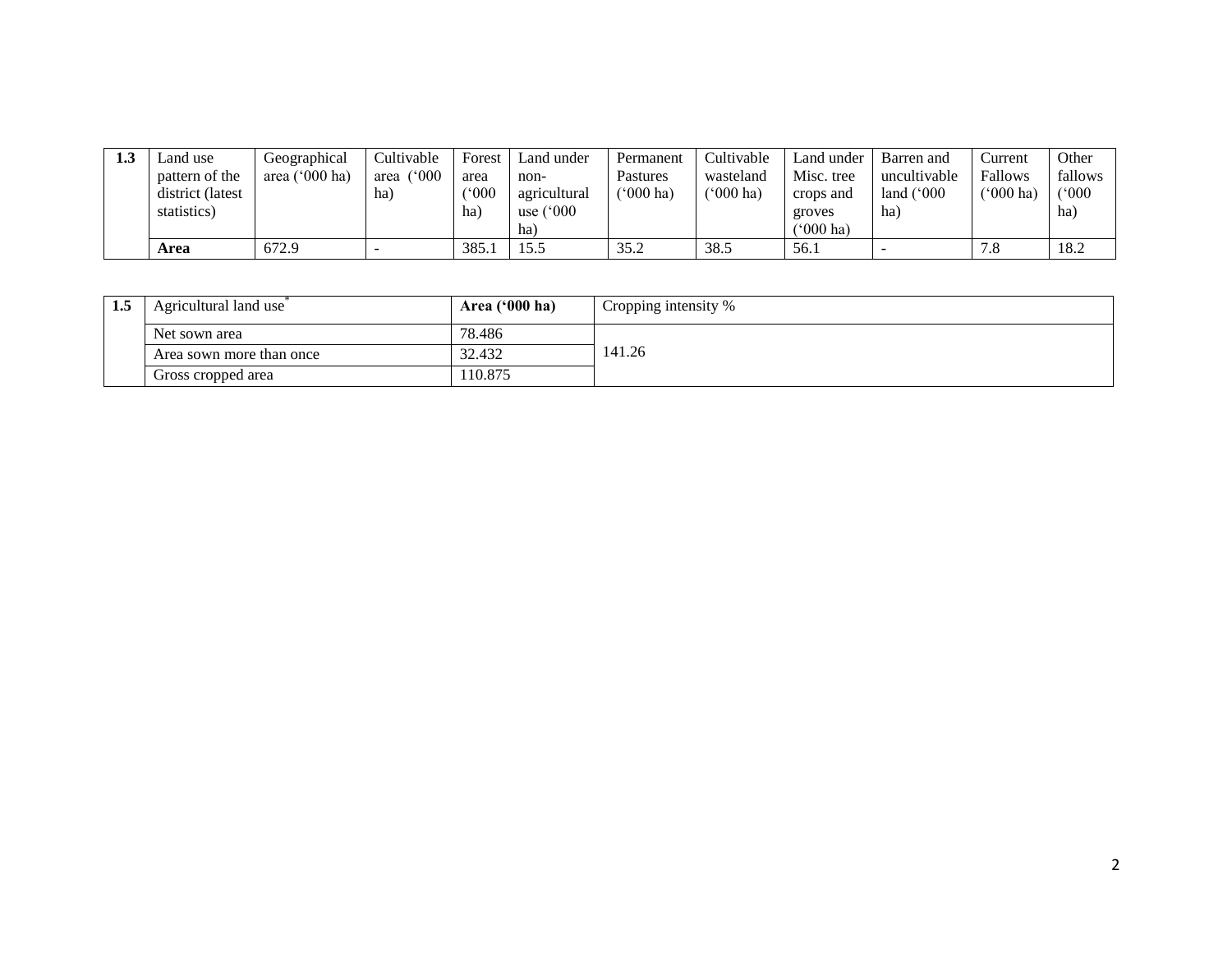| Irrigation                                                                                                 | Area ('000 ha)                   |                |                                                                                                   |
|------------------------------------------------------------------------------------------------------------|----------------------------------|----------------|---------------------------------------------------------------------------------------------------|
| Net irrigated area                                                                                         | 7.8                              |                |                                                                                                   |
| Gross irrigated area                                                                                       | 14.6                             |                |                                                                                                   |
| Rainfed area                                                                                               |                                  |                |                                                                                                   |
| <b>Sources of Irrigation</b>                                                                               | Number                           | Area ('000 ha) | % of total irrigated area                                                                         |
| Canals                                                                                                     |                                  |                |                                                                                                   |
| Tanks                                                                                                      |                                  |                |                                                                                                   |
| Open wells                                                                                                 |                                  |                |                                                                                                   |
| Bore wells                                                                                                 |                                  |                |                                                                                                   |
| Lift irrigation schemes                                                                                    |                                  |                |                                                                                                   |
| Micro-irrigation                                                                                           |                                  |                |                                                                                                   |
| Other sources (please specify)                                                                             |                                  |                |                                                                                                   |
| <b>Total Irrigated Area</b>                                                                                |                                  |                |                                                                                                   |
| Pump sets                                                                                                  |                                  |                |                                                                                                   |
| No. of Tractors                                                                                            |                                  |                |                                                                                                   |
| Groundwater availability and use* (Data<br>source: State/Central Ground water<br><b>Department /Board)</b> | No. of blocks/<br><b>Tehsils</b> | $(\% )$ area   | Quality of water (specify the<br>problem such as high levels of<br>arsenic, fluoride, saline etc) |
| Over exploited                                                                                             |                                  |                |                                                                                                   |
| Critical                                                                                                   |                                  |                |                                                                                                   |
| Semi-critical                                                                                              |                                  |                |                                                                                                   |
| Safe                                                                                                       |                                  |                |                                                                                                   |
| Wastewater availability and use                                                                            |                                  |                |                                                                                                   |
| Ground water quality                                                                                       |                                  |                |                                                                                                   |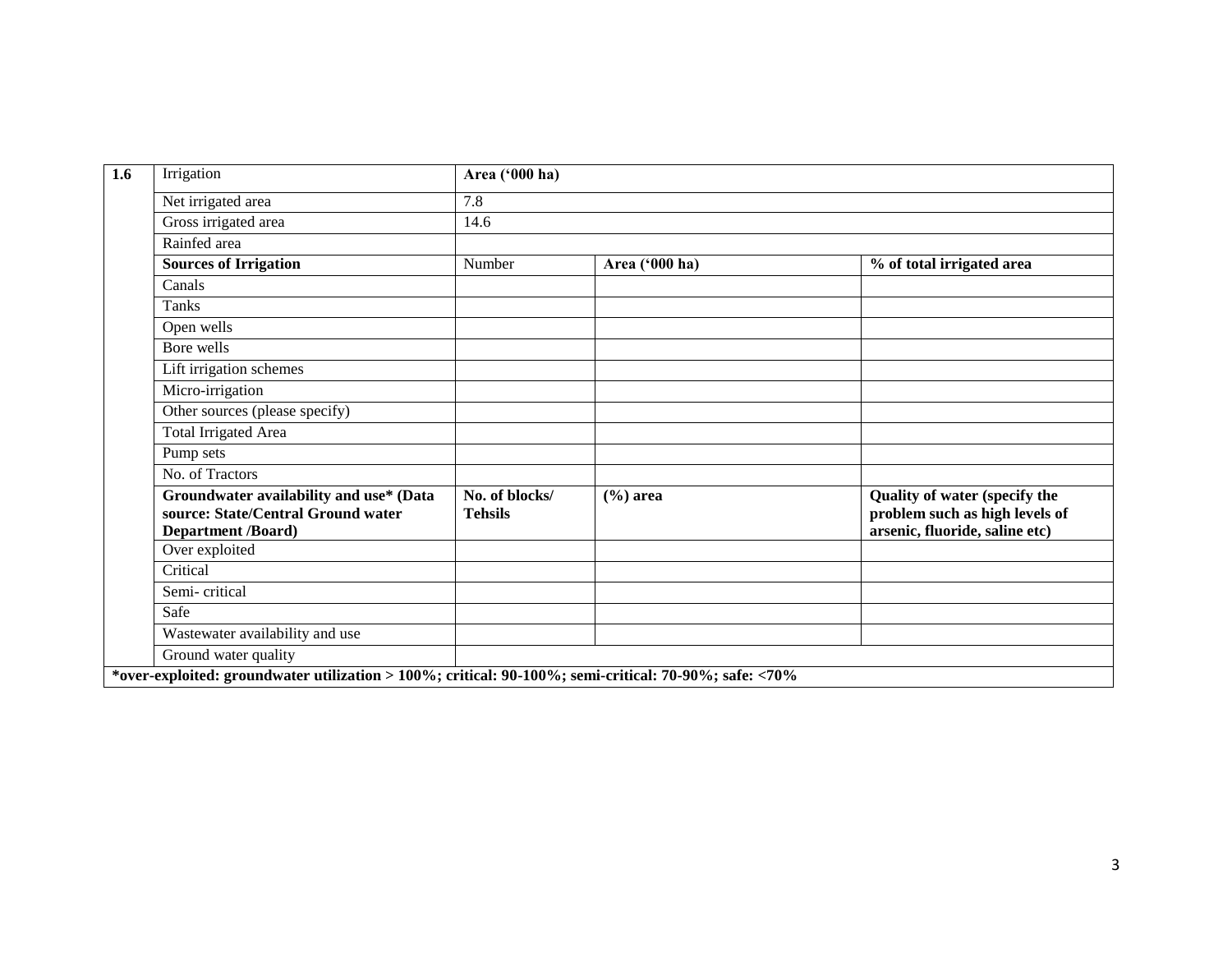#### **1.7 Area under major field crops & horticulture**

| 1.7a             | Major field crops      | Area ('000 ha)   |                |              |                  |                |              |               |                    |
|------------------|------------------------|------------------|----------------|--------------|------------------|----------------|--------------|---------------|--------------------|
|                  | cultivated**           |                  | <b>Kharif</b>  |              |                  | Rabi           |              | <b>Summer</b> | <b>Grand</b> total |
|                  |                        | <b>Irrigated</b> | <b>Rainfed</b> | <b>Total</b> | <b>Irrigated</b> | <b>Rainfed</b> | <b>Total</b> |               |                    |
|                  | Rice (kharif)          |                  |                | 16.2         |                  |                |              |               | 16.2               |
| $\sqrt{2}$       | maize(kharif)          |                  |                | 2.4          |                  |                |              |               | 2.4                |
| $\mathfrak{Z}$   | Finger millet (kharif) |                  |                | 26.6         |                  |                |              |               | 26.6               |
| 4                | Barnyard               |                  |                | 17.5         |                  |                |              |               | 17.5               |
|                  | millet(kharif)         |                  |                |              |                  |                |              |               |                    |
| 5                | Black gram (kharif)    |                  |                | 4.9          |                  |                |              |               | 4.9                |
| 6.               | Horse Gram/kulth       |                  |                | 2.0          |                  |                |              |               | 2.0                |
| $\overline{7}$ . | Back soybean (kharif)  |                  |                | 0.2          |                  |                |              |               | 0.2                |
| 8.               | Arhar                  |                  |                | 0.4          |                  |                |              |               | 0.4                |
| 9.               | Amaranth               |                  |                | 0.2          |                  |                |              |               | 0.2                |
| 10.              | Wheat                  |                  |                |              |                  |                | 27.6         |               | 27.6               |
| 11.              | <b>Barley</b>          |                  |                |              |                  |                | 6.8          |               | 6.8                |
| 12.              | Lentil                 |                  |                |              |                  |                | 1.3          |               | 1.3                |
| 13.              | Rapeseed and mustard   |                  |                |              |                  |                | 2.0          |               | 2.0                |
| 14.              | Pea                    |                  |                |              |                  |                | 0.01         |               | 0.01               |
| Others           |                        |                  |                |              |                  |                |              |               |                    |
| (specify)        |                        |                  |                |              |                  |                |              |               |                    |

| 1.7 <sub>b</sub> | Horticulture crops - |       |           |                   |
|------------------|----------------------|-------|-----------|-------------------|
|                  | Fruits               | Total | Irrigated | Rainfed ('000 ha) |
|                  | Apple                | 0.100 |           |                   |
| $\gamma$<br>∠    | Pear                 | 0.090 |           |                   |
| D                | Peach                | 0.066 |           |                   |
| 4                | Plum                 | 0.070 |           |                   |
| $\mathcal{L}$    | Apricot              | 0.011 |           |                   |
| 6                | Walnut               | 0.178 |           |                   |
| Others           | Citrus               | 0.015 |           |                   |
| (specify)        |                      |       |           |                   |
|                  |                      |       |           |                   |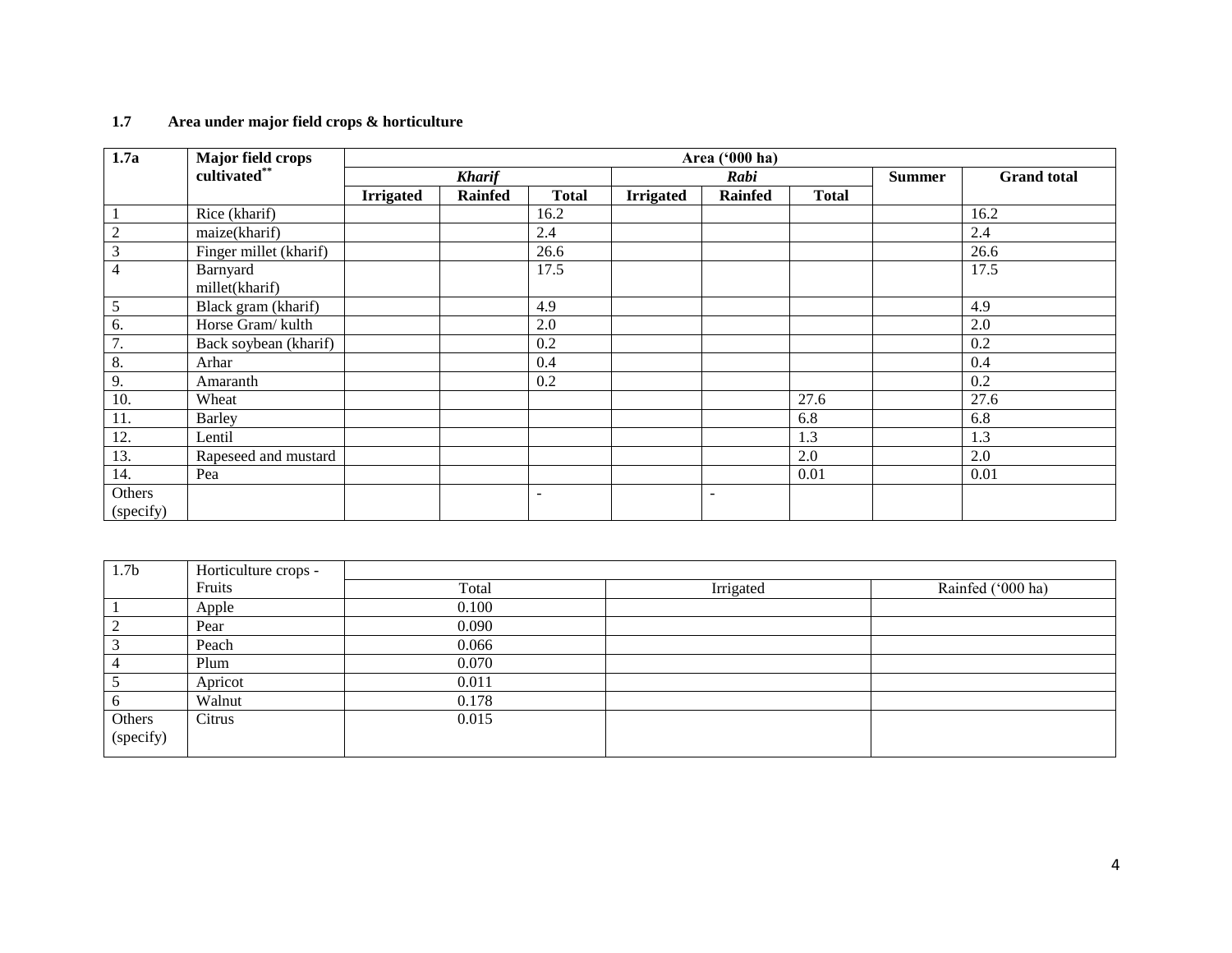| 1.7c             |                                      | Total area ('000 ha) |  |
|------------------|--------------------------------------|----------------------|--|
|                  | Horticulture crops –<br>Vegetables** |                      |  |
|                  | Pea                                  | 0.025                |  |
| $\boldsymbol{2}$ | Reddish                              | 0.035                |  |
| $\mathfrak{Z}$   | French bean                          | 0.025                |  |
| $\overline{4}$   | Cabbage                              | 0.024                |  |
| 5                | Cauliflower                          | 0.009                |  |
| 6                | Onion                                | 0.035                |  |
| $\overline{7}$   | Okra                                 | 0.015                |  |
| $8\,$            | Tomato                               | 0.034                |  |
| 9                | <b>Brinjal</b>                       | 0.012                |  |
| 10               | Potato                               | 0.100                |  |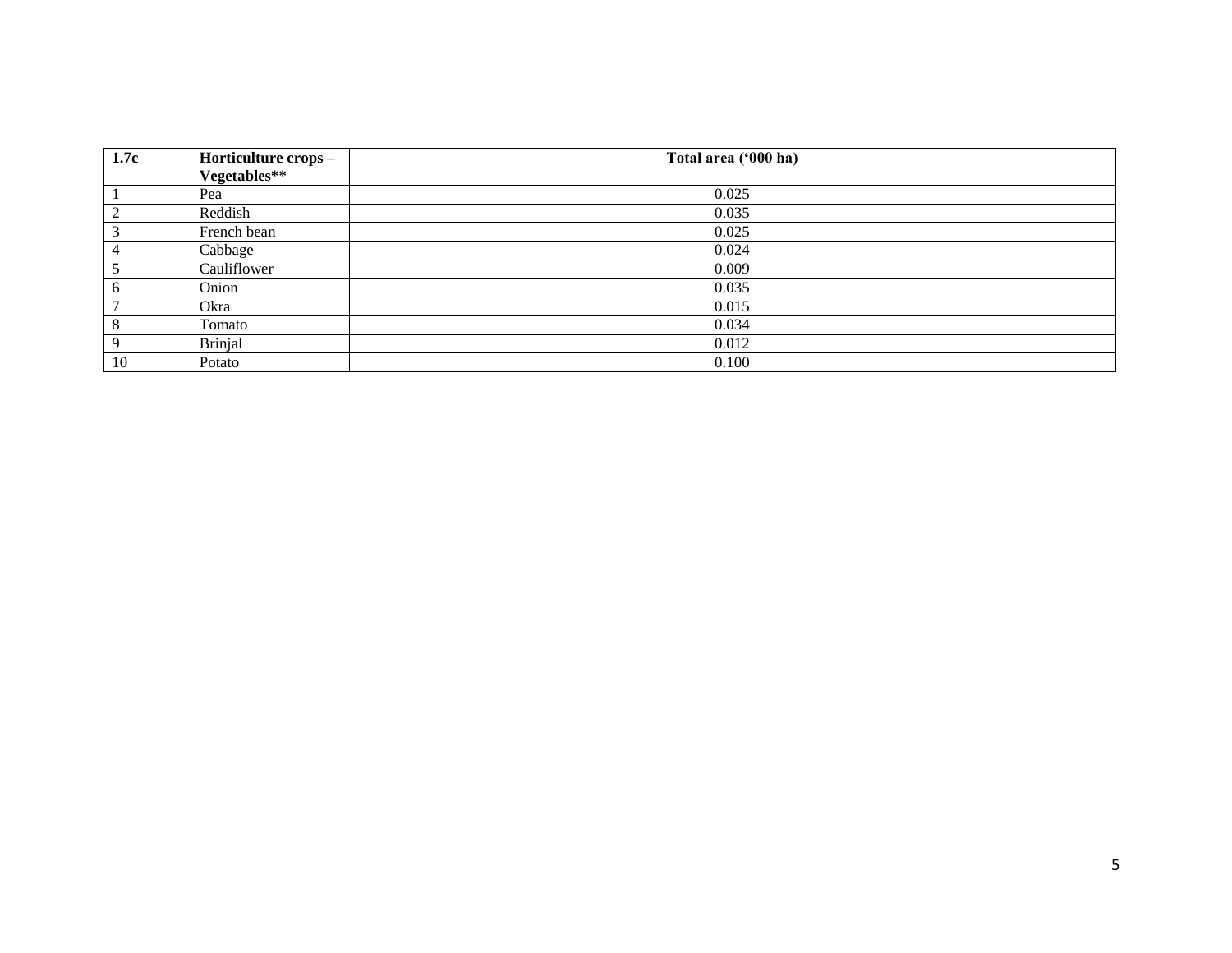| $\overline{1.8}$ | Livestock (in number) $*$                                              |                  |                        | <b>Male ('000)</b>     |                    | Female ('000)                            |        | <b>Total ('000)</b>                                    |                                   |  |  |
|------------------|------------------------------------------------------------------------|------------------|------------------------|------------------------|--------------------|------------------------------------------|--------|--------------------------------------------------------|-----------------------------------|--|--|
|                  | Non descriptive Cattle (local low yielding)                            |                  |                        | $\omega$               |                    | $\blacksquare$                           |        | 351.412                                                |                                   |  |  |
|                  | Crossbred cattle                                                       |                  |                        | $\blacksquare$         |                    | $\blacksquare$                           |        | 10.151                                                 |                                   |  |  |
|                  | Non descriptive Buffaloes (local low yielding)                         |                  |                        | $\blacksquare$         |                    | $\blacksquare$                           |        | 70.115                                                 |                                   |  |  |
|                  | <b>Graded Buffaloes</b>                                                |                  |                        | $\sim$                 |                    | $\sim$                                   |        | 71.798                                                 |                                   |  |  |
|                  | Goat                                                                   |                  |                        | $\sim$                 |                    | $\blacksquare$                           |        | 151.575                                                |                                   |  |  |
|                  | Sheep                                                                  |                  | $\sim$                 |                        |                    | $\sim$                                   |        | 34.007                                                 |                                   |  |  |
|                  | Others (Camel, Pig, Yak etc.)                                          |                  |                        | $\sim$                 |                    | $\mathbf{r}$                             |        | 3.219                                                  |                                   |  |  |
|                  | Commercial dairy farms (Number)                                        |                  |                        |                        |                    |                                          |        | $\mathbb{L}$                                           |                                   |  |  |
| 1.9              | <b>Poultry</b>                                                         |                  |                        | No. of farms           |                    |                                          |        | Total No. of birds ('000)                              |                                   |  |  |
|                  | Commercial                                                             |                  |                        | $\sim$                 |                    |                                          | 68.579 |                                                        |                                   |  |  |
|                  | Backyard                                                               |                  |                        | $\sim$                 |                    |                                          |        |                                                        |                                   |  |  |
| 1.10             | Fisheries (Data source: Chief Planning Officer of district)            |                  |                        |                        |                    |                                          |        |                                                        |                                   |  |  |
|                  | A. Capture                                                             |                  |                        |                        |                    |                                          |        |                                                        |                                   |  |  |
|                  | i) Marine (Data Source: Fisheries<br>Department)                       | No. of fishermen |                        | <b>Boats</b>           |                    | <b>Nets</b>                              |        |                                                        | <b>Storage</b><br>facilities (Ice |  |  |
|                  |                                                                        |                  |                        | Mechanized             | Non-<br>mechanized | Mechanized<br>(Trawl nets,<br>Gill nets) |        | Non-mechanized<br>(Shore Seines,<br>Stake & trap nets) | plants etc.)                      |  |  |
|                  |                                                                        | $\blacksquare$   |                        | $\blacksquare$         | $\blacksquare$     | $\blacksquare$                           |        | $\blacksquare$                                         | $\blacksquare$                    |  |  |
|                  | ii) Inland (Data Source: Fisheries<br>Department)                      |                  | No. Farmer owned ponds |                        |                    | <b>No. of Reservoirs</b>                 |        | No. of village tanks                                   |                                   |  |  |
|                  |                                                                        |                  |                        |                        |                    |                                          |        |                                                        |                                   |  |  |
|                  | <b>B.</b> Culture                                                      |                  |                        |                        |                    |                                          |        |                                                        |                                   |  |  |
|                  |                                                                        |                  |                        | Water Spread Area (ha) |                    | Yield (t/ha)                             |        |                                                        | Production ('000 tons)            |  |  |
|                  | i) Brackish water (Data Source: MPEDA/<br><b>Fisheries Department)</b> |                  | $\sim$                 |                        |                    |                                          |        |                                                        |                                   |  |  |
|                  | ii) Fresh water (Data Source: Fisheries<br>Department)                 |                  |                        | 0.31                   |                    | $\equiv$                                 |        | 43.00                                                  |                                   |  |  |
|                  | <b>Others</b>                                                          |                  |                        | $\blacksquare$         |                    | $\blacksquare$                           |        | $\overline{\phantom{a}}$                               |                                   |  |  |

\*\* Source State Agriculture Department Uttarakhand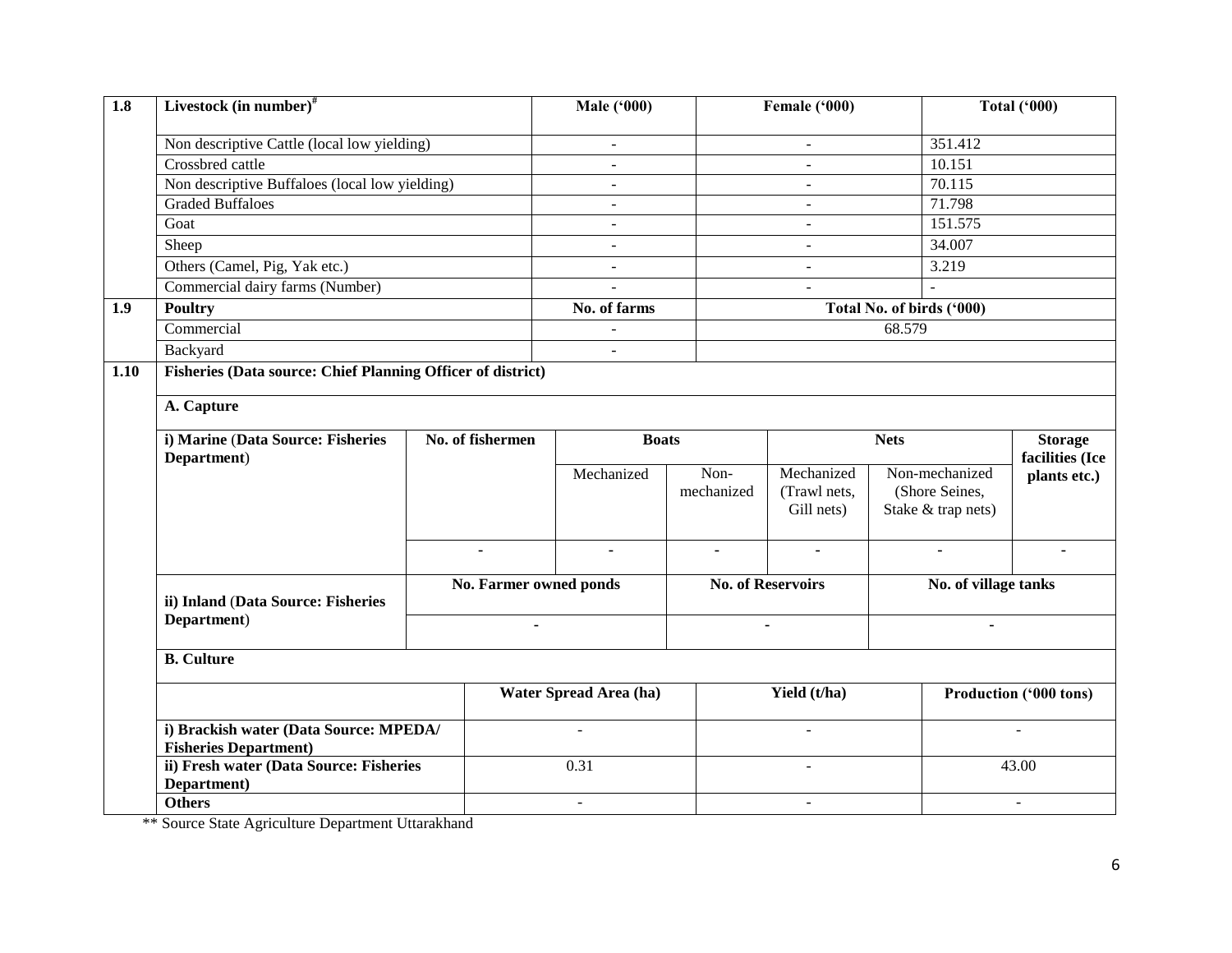| $\overline{1.11}$ | Name of crop                                                              |                       | <b>Kharif</b>           |                       | Rabi                    |                       | <b>Summer</b>           |                       | <b>Total</b>            | <b>Crop</b>                         |
|-------------------|---------------------------------------------------------------------------|-----------------------|-------------------------|-----------------------|-------------------------|-----------------------|-------------------------|-----------------------|-------------------------|-------------------------------------|
|                   |                                                                           | Production<br>(000 t) | Productivity<br>(kg/ha) | Production<br>(000 t) | Productivity<br>(kg/ha) | Production<br>(000 t) | Productivity<br>(kg/ha) | Production<br>(000 t) | Productivity<br>(kg/ha) | residue as<br>fodder ('000<br>tons) |
|                   | Major Field crops (Crops to be identified based on total acreage)         |                       |                         |                       |                         |                       |                         |                       |                         |                                     |
|                   | <b>Rice</b>                                                               | 18.496                | 1142                    |                       |                         |                       |                         | 18.496                | 1142                    |                                     |
|                   | Maize                                                                     | 2.460                 | 1020                    |                       |                         |                       |                         | 2.460                 | 1020                    |                                     |
|                   | Finger millet                                                             | 36.762                | 1385                    |                       |                         |                       |                         | 36.762                | 1385                    |                                     |
|                   | Barnyard<br>millet                                                        | 21.352                | 1221                    |                       |                         |                       |                         | 21.352                | 1221                    |                                     |
|                   | Black gram                                                                | 4.050                 | 822                     |                       |                         |                       |                         | 4.050                 | 822                     |                                     |
|                   | Horse gram                                                                | 1.185                 | 586                     |                       |                         |                       |                         | 1.185                 | 586                     |                                     |
|                   | <b>Black</b> soybean                                                      | 0.174                 | 967                     |                       |                         |                       |                         | 0.174                 | 967                     |                                     |
|                   | Arhar                                                                     | 0.329                 | 872                     |                       |                         |                       |                         | 0.329                 | 872                     |                                     |
|                   | Amaranth                                                                  | 0.065                 | 423                     |                       |                         |                       |                         | 0.065                 | 423                     |                                     |
|                   | Wheat                                                                     |                       |                         | 36.938                | 1340                    |                       |                         | 36.938                | 1340                    |                                     |
|                   | Barley                                                                    |                       |                         | 8.437                 | 1248                    |                       |                         | 8.437                 | 1248                    |                                     |
|                   | Lentil                                                                    |                       |                         | 1.031                 | 797                     |                       |                         | 1.031                 | 797                     |                                     |
|                   | Rapeseed and<br>mustard                                                   |                       |                         | 1.070                 | 523                     |                       |                         | 1.070                 | 523                     |                                     |
|                   | Pea                                                                       |                       |                         | 0.008                 | 667                     |                       |                         | 0.008                 | 667                     |                                     |
|                   | Major Horticultural crops (Crops to be identified based on total acreage) |                       |                         |                       |                         |                       |                         |                       |                         |                                     |
|                   | Apple                                                                     | 0.300                 | 30.00                   |                       |                         |                       |                         | 0.300                 | 30.00                   |                                     |
|                   | Pear                                                                      | 0.330                 | 36.66                   |                       |                         |                       |                         | 0.330                 | 36.66                   |                                     |
|                   | Peach                                                                     | 0.049                 | 7.42                    |                       |                         |                       |                         | 0.049                 | 7.42                    |                                     |
|                   | Plum                                                                      | 0.150                 | 21.42                   |                       |                         |                       |                         | 0.150                 | 21.42                   |                                     |
|                   | Apricot                                                                   | 0.145                 | 14.21                   |                       |                         |                       |                         | 0.145                 | 14.21                   |                                     |
|                   | Walnut                                                                    | 0.100                 | $\overline{5.61}$       |                       |                         |                       |                         | 0.100                 | $\overline{5.61}$       |                                     |
| Othe<br>rs        | <b>Citrus</b>                                                             |                       |                         | 0.075                 | 21.42                   |                       |                         | 0.075                 | 21.42                   |                                     |

#### **1.11 Production and Productivity of major crops** (2012- 13)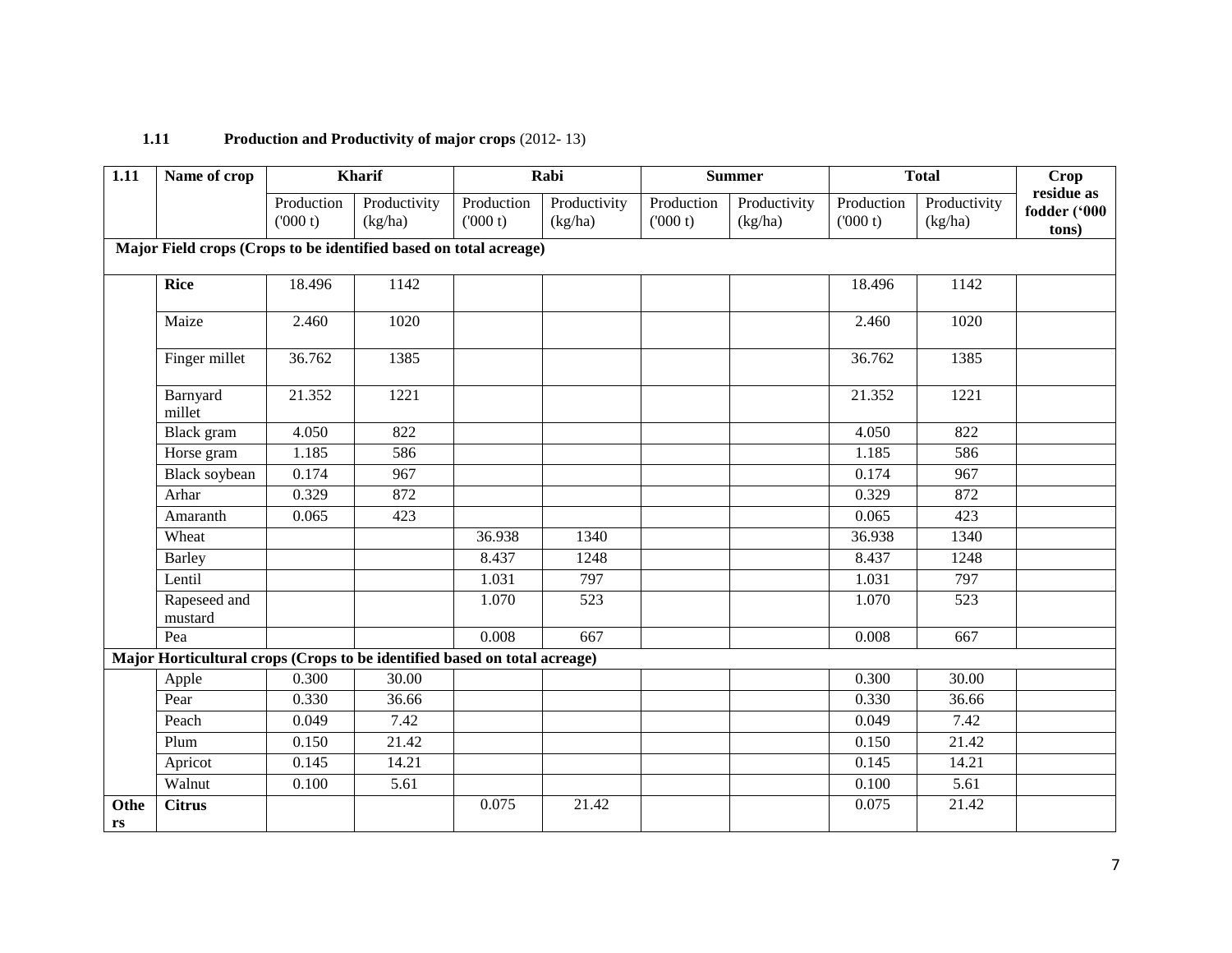| Vegetables**   |        |        |       |        |  |        |        |  |  |  |  |  |
|----------------|--------|--------|-------|--------|--|--------|--------|--|--|--|--|--|
| Pea            |        |        | 0.180 | 72.00  |  | 0.180  | 72.00  |  |  |  |  |  |
| Reddish        |        |        | 0.230 | 65.71  |  | 0.230  | 65.71  |  |  |  |  |  |
| French bean    | 0.170  | 68.00  |       |        |  | 0.170  | 68.00  |  |  |  |  |  |
| Cabbage        |        |        | 0.180 | 75.00  |  | 0.180  | 75.00  |  |  |  |  |  |
| Cauliflower    |        |        | 0.33  | 36.66  |  | 0.33   | 36.66  |  |  |  |  |  |
| Onion          |        |        | 0.370 | 105.71 |  | 0.370  | 105.71 |  |  |  |  |  |
| Okra           | 0.88   | 58.66  |       |        |  | 0.88   | 58.66  |  |  |  |  |  |
| Tomato         | 0.530  | 155.88 |       |        |  | 0.530  | 155.88 |  |  |  |  |  |
| <b>Brinjal</b> | 0.110  | 91.66  |       |        |  | 0.110  | 91.66  |  |  |  |  |  |
| Potato         | 0.1700 | 170.00 |       |        |  | 0.1700 | 170.00 |  |  |  |  |  |

| 1.12 | Sowing window for 5 major | <b>Rice</b>                | Wheat                  | <b>Finger millet</b>             | <b>Barnyard millet</b>      | Rape seed           |
|------|---------------------------|----------------------------|------------------------|----------------------------------|-----------------------------|---------------------|
|      | field crops               |                            |                        |                                  |                             | mustard             |
|      | (start and end of normal  |                            |                        |                                  |                             |                     |
|      | sowing period)            |                            |                        |                                  |                             |                     |
|      | Kharif-Rainfed            | $2nd$ week of March $2nd$  |                        | $1st$ week of April –            | $4th$ week of March –       |                     |
|      |                           | week of April              |                        | $2nd$ week of April              | $2nd$ week of May           |                     |
|      | Kharif-Irrigated          | $2nd$ week of June – $2nd$ |                        | $1st$ week of April –            | $1st$ week of April – $3rd$ |                     |
|      |                           | week of July               |                        | 3 <sup>rd</sup><br>week of April | week of May                 |                     |
|      | Rabi-Rainfed              |                            | $2nd$ week of October- |                                  |                             | $2nd$ week of       |
|      |                           |                            | $2nd$ week of          |                                  |                             | October- $2nd$ week |
|      |                           |                            | November               |                                  |                             | of November         |
|      | Rabi-Irrigated            |                            | $2nd$ week of October- |                                  |                             | $2nd$ week of       |
|      |                           |                            | $2nd$ week of          |                                  |                             | November- $3nd$     |
|      |                           |                            | November               |                                  |                             | week of             |
|      |                           |                            |                        |                                  |                             | November.           |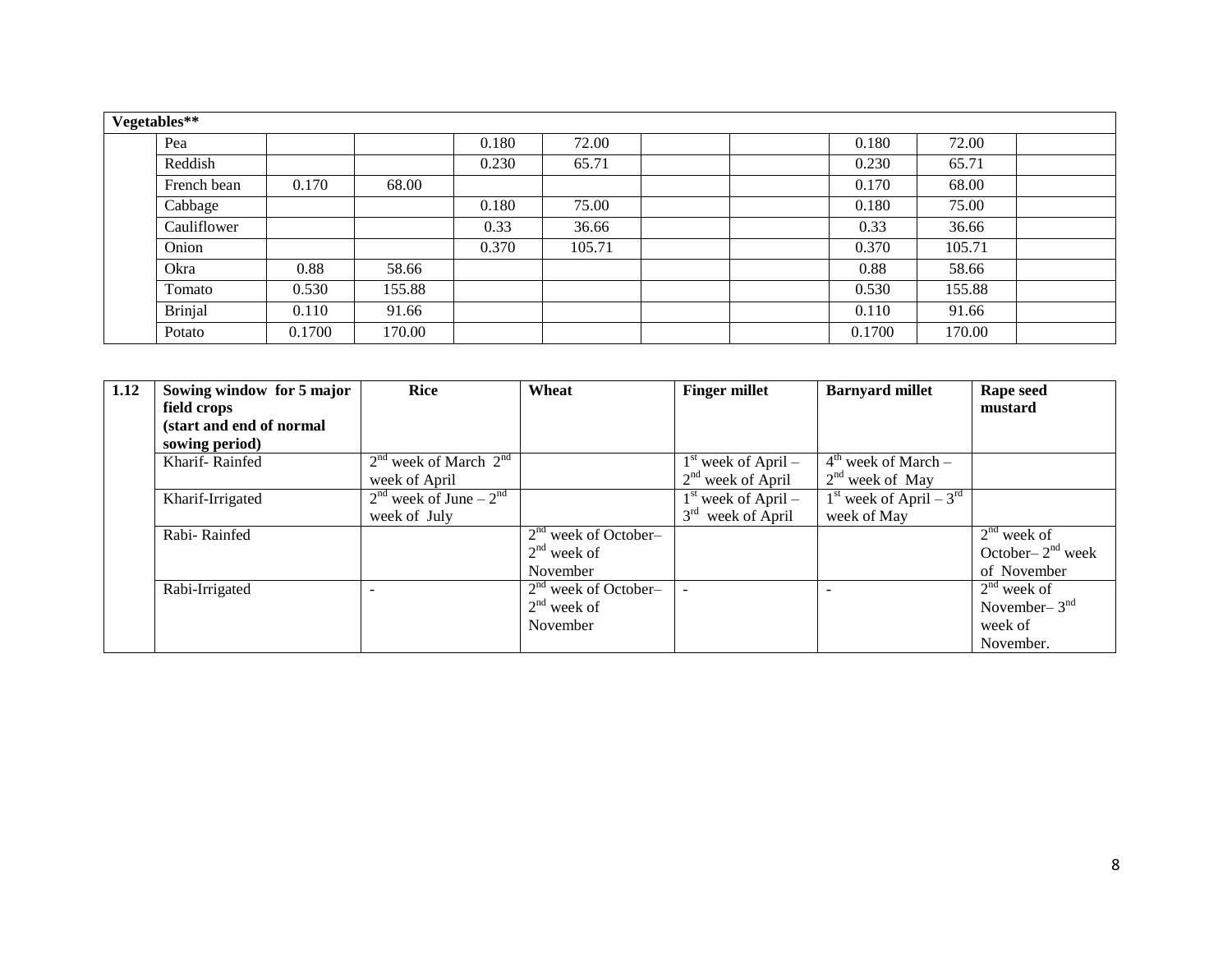| 1.13 | What is the major contingency the district is prone to? (Tick mark) | <b>Regular</b> | Occasional | <b>None</b> |
|------|---------------------------------------------------------------------|----------------|------------|-------------|
|      | Drought                                                             |                |            |             |
|      | Flood                                                               |                |            |             |
|      | Cyclone                                                             |                |            |             |
|      | Hail storm                                                          |                |            |             |
|      | Heat wave                                                           |                |            |             |
|      | Cold wave                                                           |                |            |             |
|      | Frost                                                               |                |            |             |
|      | Sea water intrusion                                                 |                |            |             |
|      | Pests and disease outbreak (specify)                                |                |            |             |
|      | Others (specify)                                                    |                |            |             |

| .14 | Include Digital maps of<br>the district for | Location map of district within State as Annexure I | Enclosed: Yes |
|-----|---------------------------------------------|-----------------------------------------------------|---------------|
|     |                                             | Mean annual rainfall as Annexure 2                  | Enclosed: Yes |
|     |                                             | Soil map as Annexure 3                              | Enclosed: Yes |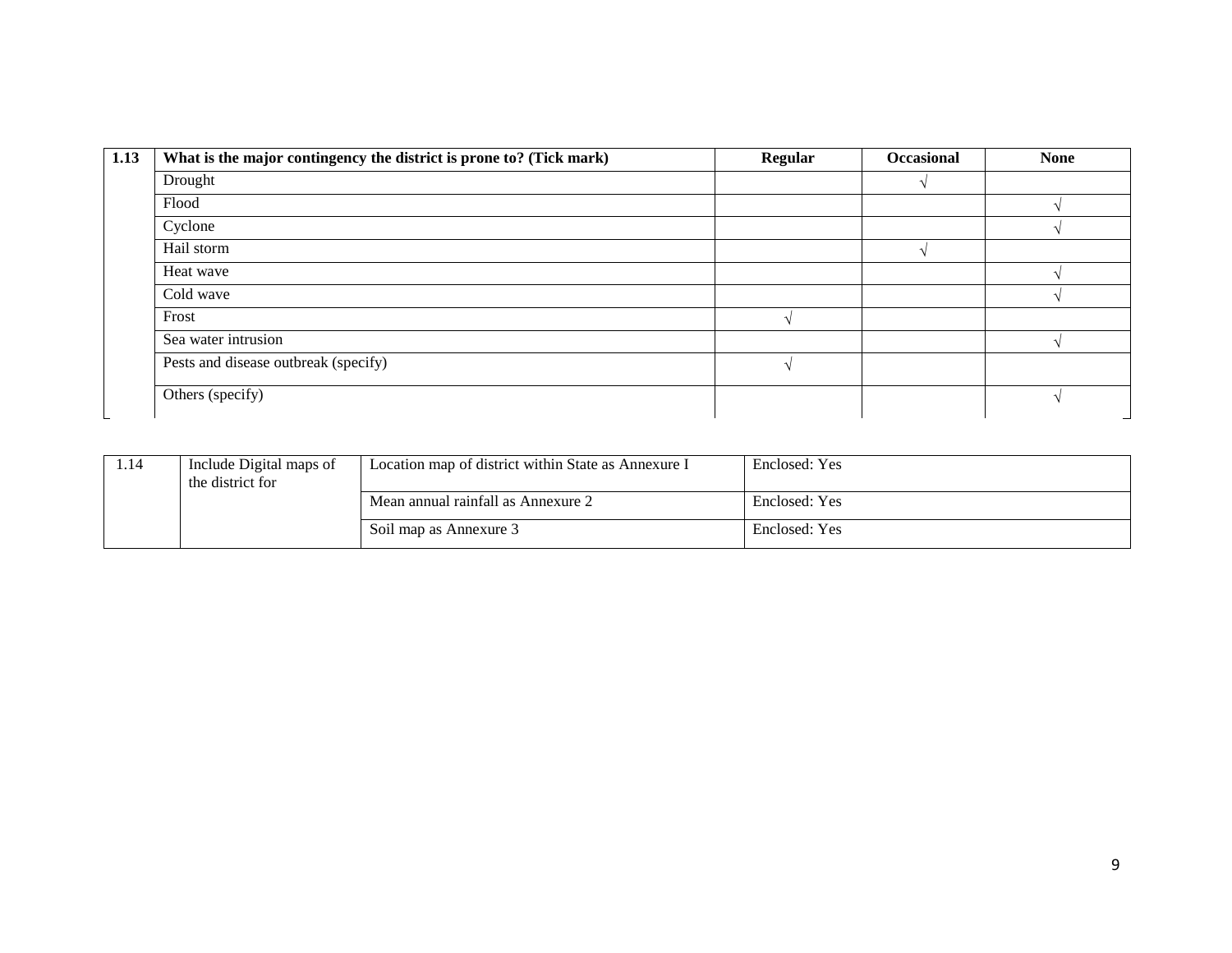**Annexure 01: Location of district Pauri Garhwal in the map of Uttarakhand state**

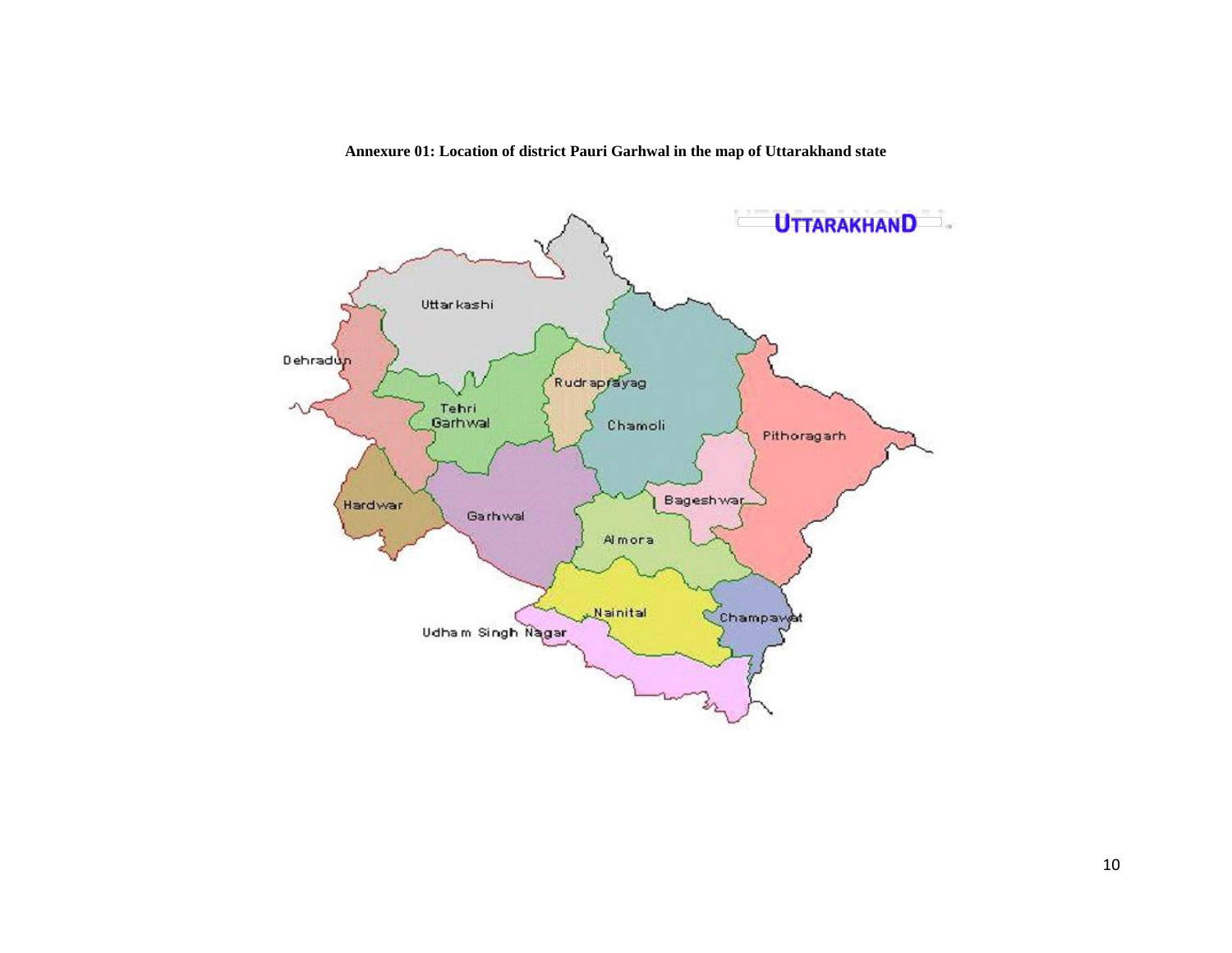

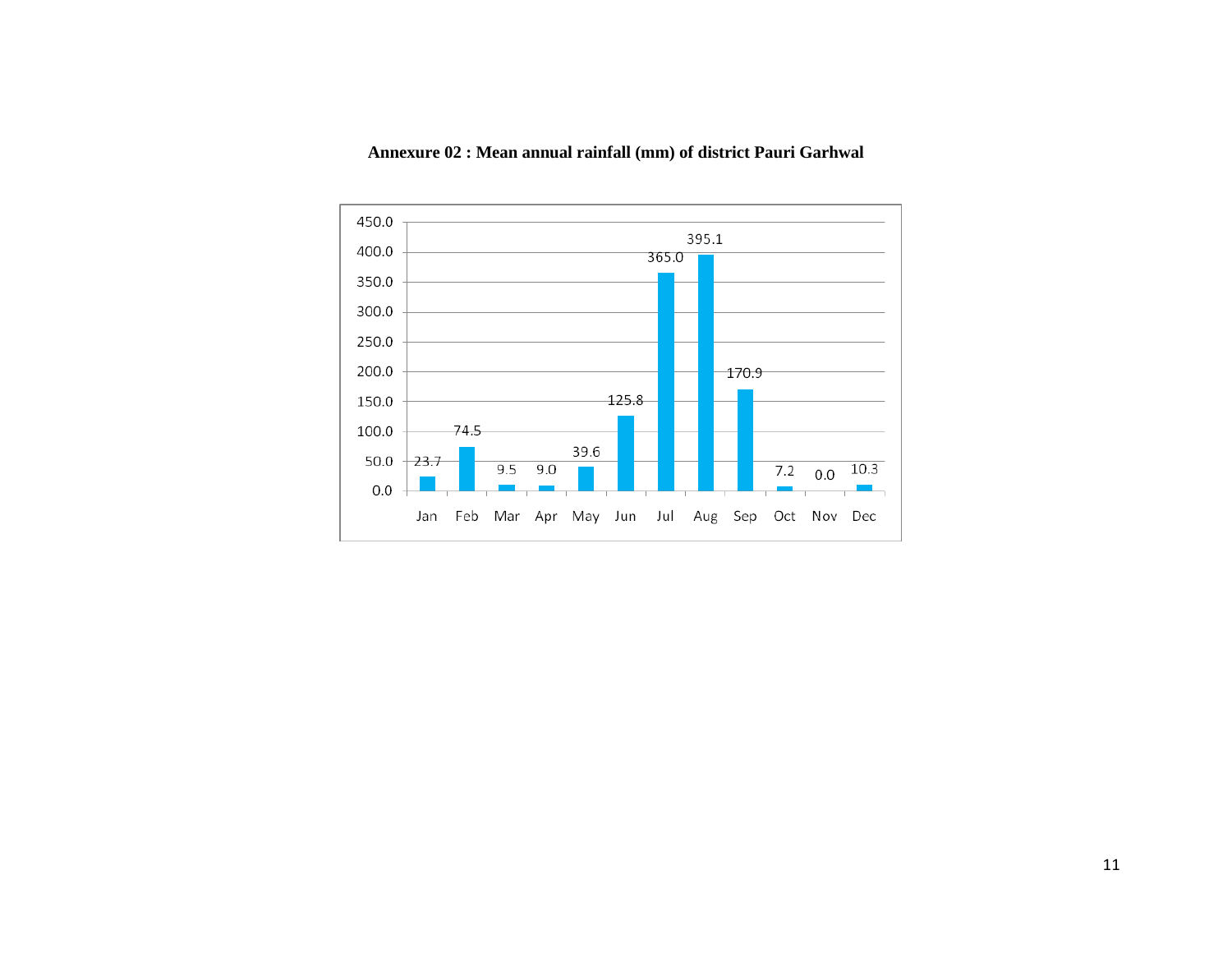|                                               | Summits and Ridges (30-50% Slopes)<br>1. Shallow, loamy soils, severely eroded and moderate stoniness associated with loamy-skeletal soils, severely eroded<br>and moderate stoniness<br>2. Shallow, loamy-skeletal soils, severely eroded and moderate stoniness associated with sandy skeletal soils, severely                                                                                                                                       |
|-----------------------------------------------|--------------------------------------------------------------------------------------------------------------------------------------------------------------------------------------------------------------------------------------------------------------------------------------------------------------------------------------------------------------------------------------------------------------------------------------------------------|
| <b>SOILS</b><br><b>PAURI DISTRICT</b>         | eroded and moderate stoniness.<br>3. Medium deep, loamy soils, moderately eroded and strong stoniness associated with loamy skeletal soils and<br>moderately eroded.                                                                                                                                                                                                                                                                                   |
| UTTARAKHAND                                   | Side Slopes (30-50%slopes)<br>4. Shallow, loamy soils, very severely eroded and strong stoniness associated with loamy - skeletal, severely eroded and<br>moderate stoniness.                                                                                                                                                                                                                                                                          |
|                                               | Shallow, loamy soils severely eroded and strong stoniness associated with medium deep loamy soils, moderately<br>5.<br>eroded and moderate stoniness<br>6. Medium deep, loamy-skeletal soils, moderately eroded and strong stoniness associated with shallow loamy soils,                                                                                                                                                                              |
|                                               | moderately eroded and moderate stoniness.<br>Medium deep, loamy-skeletal soils, moderately eroded associated with shallow loamy soils, severely eroded.<br>Medium deep, loamy soils, moderately eroded and moderate stoniness associated with medium deep, loamy soils.<br>8.<br>Medium deep, loamy-skeletal soils, moderately eroded and moderate stoniness associated with medium deep, loamy<br>9.<br>soils, slightly eroded and moderate stoniness |
|                                               | 10. Deep loamy soils and slightly eroded associated with loamy-skeletal soils and moderately eroded<br>Fluvial Valley (3-5% slopes)<br>11. Medium deep, loamy soils and moderately eroded associated with deep loamy soils.<br>12. Deep loamy soils and slightly eroded.                                                                                                                                                                               |
|                                               | Cliffs (>50% slopes)<br>13. Rock outcrops associated with shallow, loamy soils, very severely eroded and strong stoniness.<br><b>Shiwaliks</b><br>Summits and Ridge Tops (30-50% slopes)                                                                                                                                                                                                                                                               |
| Legend                                        | 14. Shallow, loamy soils severely eroded and moderate stoniness<br>15. Shallow, loamy-skeletal soils and moderately eroded associated with medium deep loamy soils, moderately eroded<br>and moderate stoniness                                                                                                                                                                                                                                        |
| 16<br>10<br> 17                               | Side Slopes (30-50% slopes)<br>16. Medium deep, loamy soils, moderately eroded, and moderate stoniness associated with shallow loamy-skeletal soils,<br>moderately eroded and moderate stoniness.                                                                                                                                                                                                                                                      |
|                                               | 17. Deep, loamy soils and slightly eroded associated with medium deep, loamy-skeletal soils and moderately eroded.<br>Fluvial Valley (3-5% slopes)<br>18. Deep, loamy soils and slightly eroded.<br>Piedmont Plain (1-3% slope)                                                                                                                                                                                                                        |
| 21<br>22<br>NBSS & LUP, Regional Centre Delhi | 19. Deep, stratified loamy (loamy over fragmental/sandy) and slightly eroded associated with sandy soils.<br>20. Deep, loamy soils and slightly to moderately eroded.<br>Alluvial plain (0-1% slopes)                                                                                                                                                                                                                                                  |
|                                               | 21. Deep, loamy soils and slightly eroded<br>Active Flood Plain (0-3% slope)<br>22. Deep, sandy soils with moderate flooding associated with stratified loamy soils with slight flooding.                                                                                                                                                                                                                                                              |
|                                               |                                                                                                                                                                                                                                                                                                                                                                                                                                                        |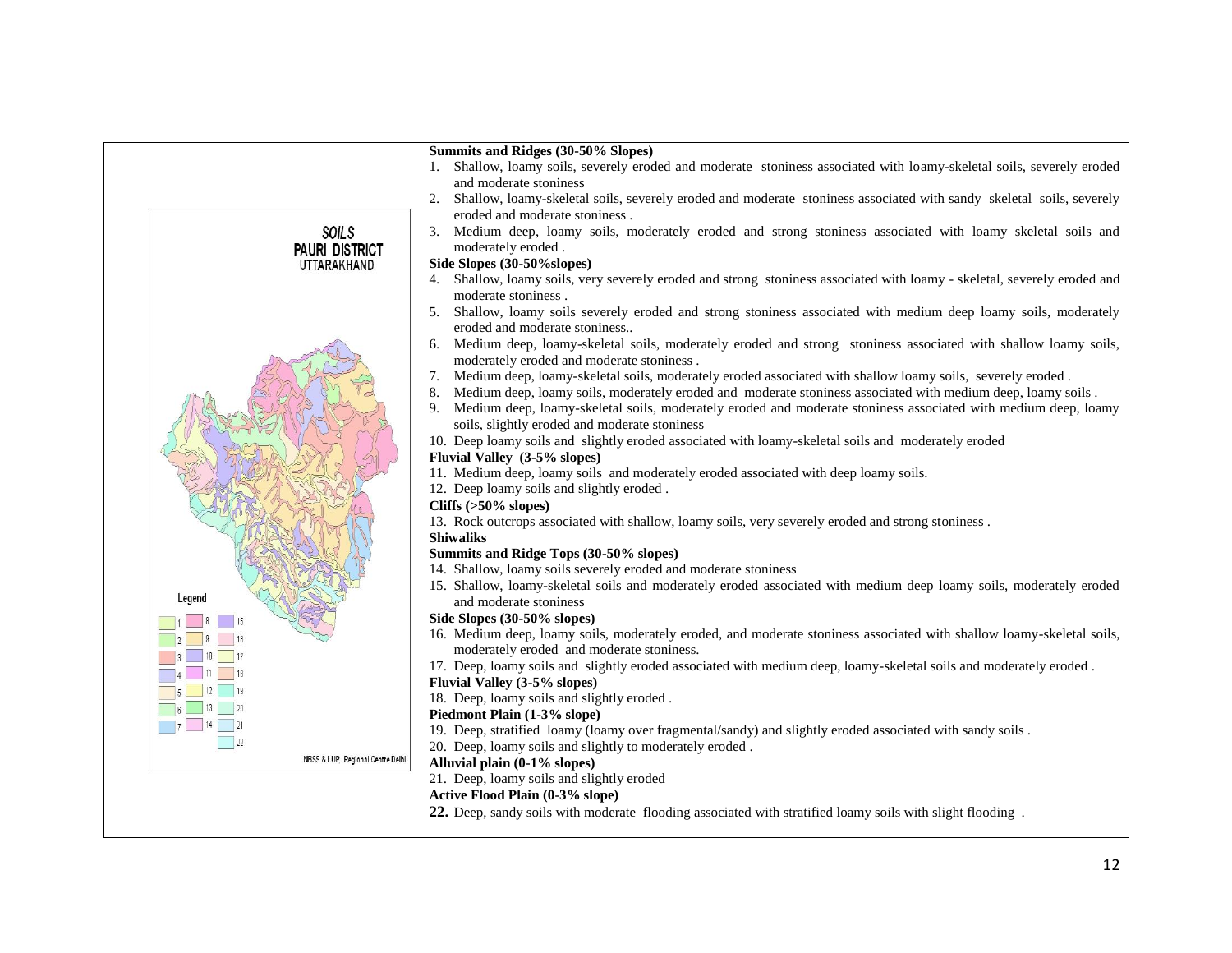#### **2.0 Strategies for weather related contingencies**

**2.1 Drought** 

#### **2.1.1 Rainfed situation**

| <b>Condition</b>                                  |                                     |                                         |                                                                                                                                                                                                           | <b>Suggested Contingency measures</b>                                                                                                                                                                                                                                                                                                                                                                                                                              |                                                                              |
|---------------------------------------------------|-------------------------------------|-----------------------------------------|-----------------------------------------------------------------------------------------------------------------------------------------------------------------------------------------------------------|--------------------------------------------------------------------------------------------------------------------------------------------------------------------------------------------------------------------------------------------------------------------------------------------------------------------------------------------------------------------------------------------------------------------------------------------------------------------|------------------------------------------------------------------------------|
| <b>Early season</b><br>drought<br>(delayed onset) | <b>Major Farming</b><br>situation   | <b>Normal Crop / Cropping</b><br>system | Change in crop / cropping<br>system including variety                                                                                                                                                     | <b>Agronomic measures</b>                                                                                                                                                                                                                                                                                                                                                                                                                                          | <b>Remarks</b> on<br>Implementation                                          |
| Delay by 2<br>weeks<br>July2nd week               | 1. Upland (hill<br>and forest soil) | Rice - Wheat<br>Barnyard millet - Wheat | Cheti/Spring Rice (VL 206,<br>VL207, VL 208, VL 209)<br>Wheat (VL Gehun 892, 907,<br>616, UP 2572)<br>Barnyard millet-veg pea/lentil<br>Barnyard millet-Local, VL 29,<br>VL 21, VL Madira 172, PRJ<br>1,2 | Bunding of terraces<br>Use of<br>short<br>duration<br>varieties.<br>timely weeding should be<br>done to conserve moisture<br>Addition of well decomposed<br>organic manure during the<br>time of field preparation<br>Appropriate sowing method to<br>conserve moisture, higher seed<br>rate, addition of organic<br>manures (FYM/Compost @<br>5-10 t/ha), grow drought<br>resistant variety<br>Seed treatment with<br>biofertlizers for better nutrient<br>uptake | Supply of seeds<br>through TDC,<br>NSC<br>Dept. of<br>Agriculture<br>and KVK |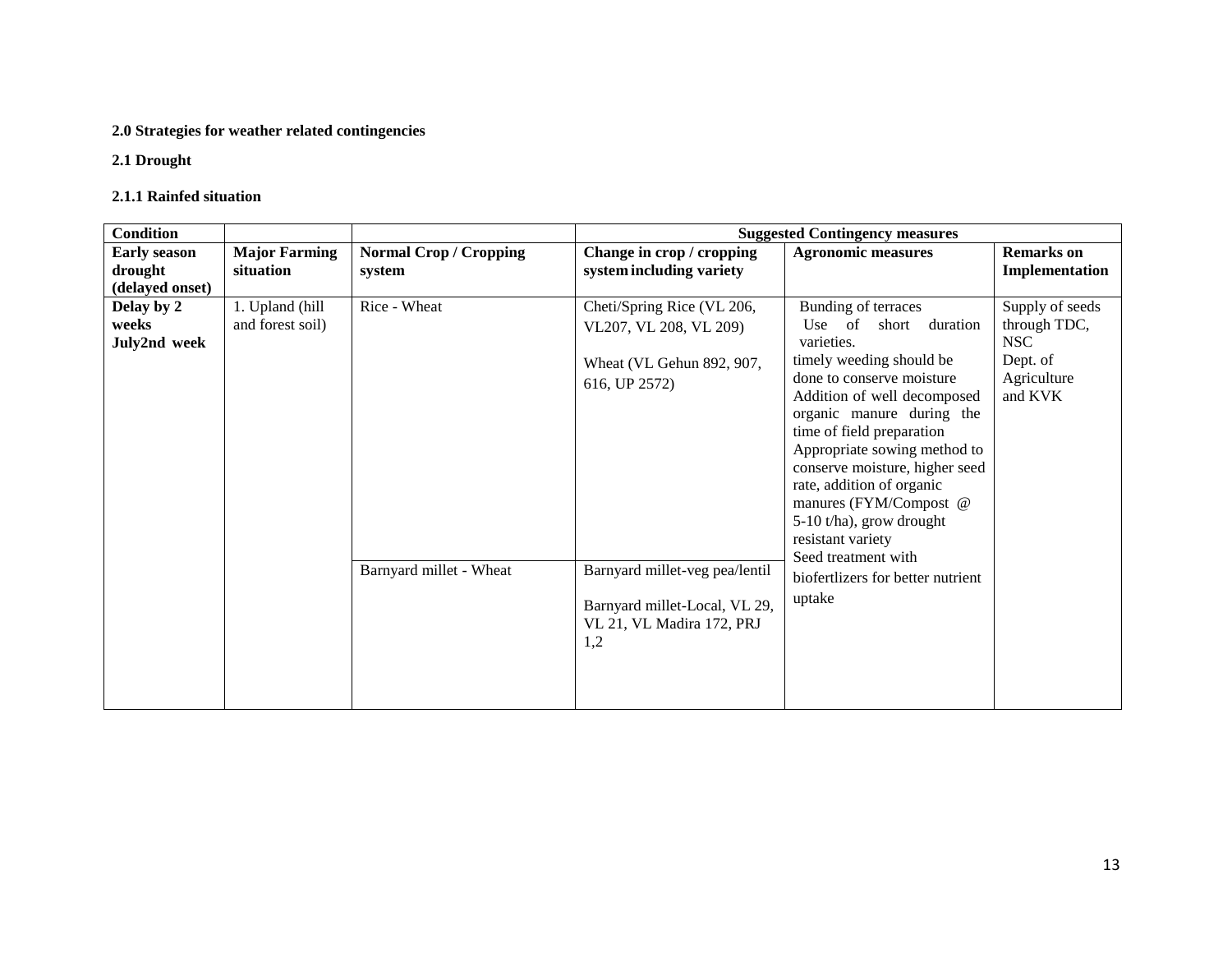|                                            | Finger millet – Fallow                        | Finger millet+amaranth-                                                                                                                                 |                                                                                                                                                                                                                                                                      |                                                                                       |
|--------------------------------------------|-----------------------------------------------|---------------------------------------------------------------------------------------------------------------------------------------------------------|----------------------------------------------------------------------------------------------------------------------------------------------------------------------------------------------------------------------------------------------------------------------|---------------------------------------------------------------------------------------|
|                                            | Finger millet - pea                           | lentil/wheat/toria                                                                                                                                      |                                                                                                                                                                                                                                                                      |                                                                                       |
|                                            | Finger millet - lentil                        |                                                                                                                                                         |                                                                                                                                                                                                                                                                      |                                                                                       |
|                                            | Finger millet - wheat                         | Finger millet (Local, VLM<br>146, VLM 149, VLM 315,<br>VLM 324, PRM1, PRM 2),<br>lentil (VL Mansoor 129),<br>wheat (VL Gehun 892, 907,<br>616, UP 2572) |                                                                                                                                                                                                                                                                      |                                                                                       |
| 2) Low Land<br>Area (Coarse<br>loamy soil) | $Rice - Wheat / Wheat + Rape$<br>seed Mustard | No change in system<br>In case of delay of monsoon<br>grow crop using water from<br>nearby source (Gadhera).                                            | of<br>Use<br>short<br>duration<br>varieties.<br>Gap filling, Use of organic<br>manure at sowing, Timely<br>weeding<br>Conserve residual moisture for<br>sowing rabi crops<br>Life saving irrigation from the<br>nearby sources (Gadhera)                             | Supply of seeds<br>through TDC,<br>$_{\rm NSC}$<br>Dept. of<br>Agriculture<br>and KVK |
| 3. Eroded Hill<br>Soil (Mid Hills)         | Rice - Wheat                                  | Cheti/Spring Rice (VL 206,<br>VL207, VL 208, VL 209)                                                                                                    | Incorporate legume, forage<br>and fodder grasses and other<br>deep rooted crops in the<br>cropping system<br>Grow erosion resistant crop<br>like cowpea, urd, soybean,<br>gahat etc<br>Use of organic manure<br>Cover the soil surface to                            | Supply of seeds<br>through TDC,<br><b>NSC</b><br>Dept. of<br>Agriculture<br>and KVK   |
|                                            | Barnyard Millet-Wheat                         | Barnyard millet-lentil<br>Soybean -wheat/lentil<br>Gahat/ricebean- wheat +toria                                                                         | minimize the soil loss through<br>live, straw or plastic mulch<br>Inward slope should be made<br>during field preparation<br>Grow Napier grass on the<br>shoulder bunds<br>All field preparation practices<br>and line sowing of crops<br>should be across the slope |                                                                                       |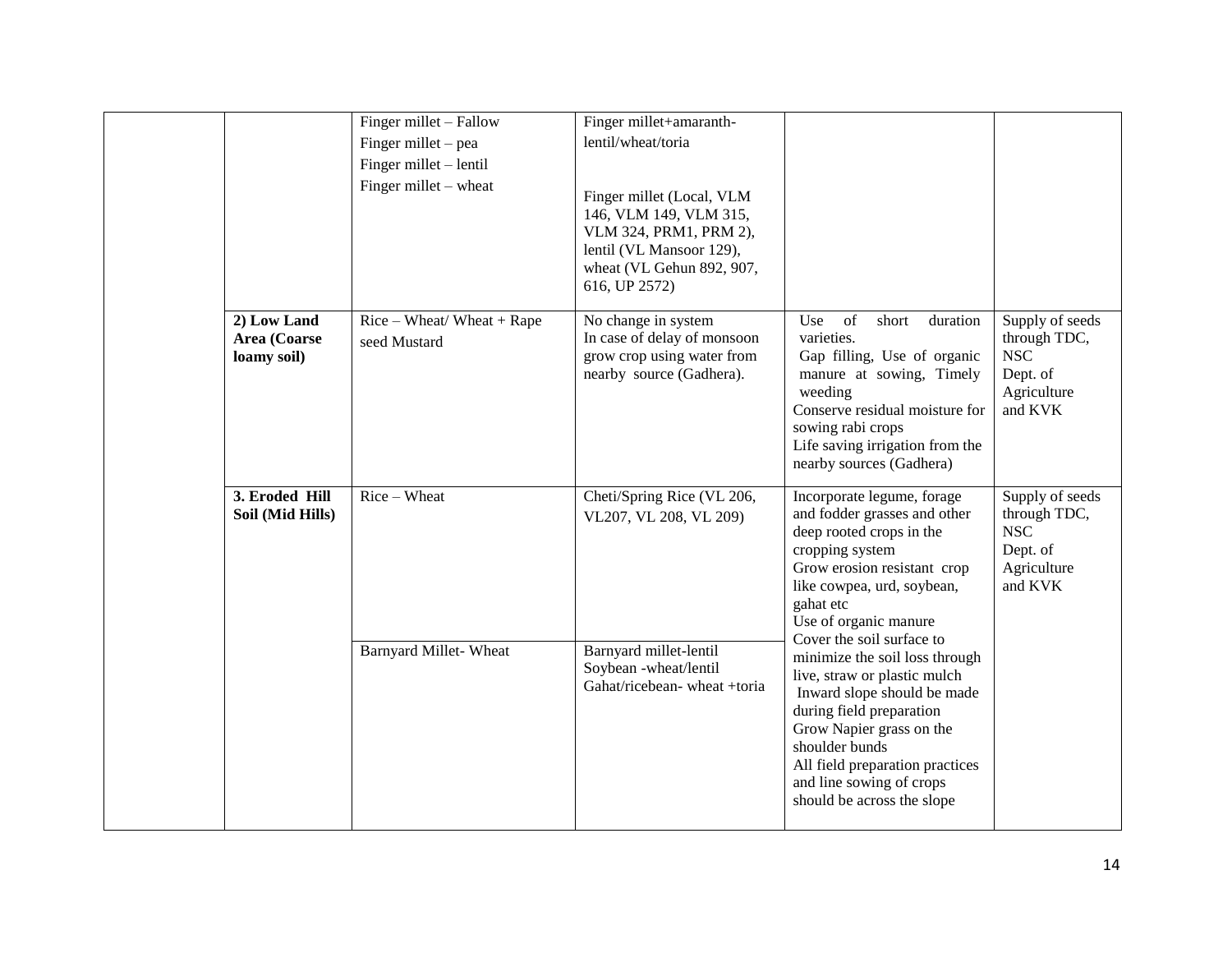| Finger millet - fallow | Finger millets +Black<br>Soybean/Horsegram-Wheat<br>Finger millet-lentil/vegetable<br>pea |  |
|------------------------|-------------------------------------------------------------------------------------------|--|
|                        |                                                                                           |  |

| <b>Condition</b>                            |                                               |                                       |                                                                                                                                                                                          | <b>Suggested Contingency measures</b>                                                                                                                                                                                                                         |                                                                        |
|---------------------------------------------|-----------------------------------------------|---------------------------------------|------------------------------------------------------------------------------------------------------------------------------------------------------------------------------------------|---------------------------------------------------------------------------------------------------------------------------------------------------------------------------------------------------------------------------------------------------------------|------------------------------------------------------------------------|
| <b>Early season</b><br>drought              | <b>Major</b><br>Farming                       | <b>Normal Crop/cropping</b><br>system | Change in crop/cropping<br>system                                                                                                                                                        | <b>Agronomic measures</b>                                                                                                                                                                                                                                     | <b>Remarks</b> on<br>Implementation                                    |
| (delayed onset)                             | situation                                     |                                       |                                                                                                                                                                                          |                                                                                                                                                                                                                                                               |                                                                        |
|                                             |                                               |                                       |                                                                                                                                                                                          |                                                                                                                                                                                                                                                               |                                                                        |
| Delay by 4<br>weeks<br><b>July 4th week</b> | 1. Upland<br>(Hill and<br><b>Forest Soil)</b> | Rice-Wheat                            | Replace unirrigated chaiti rice with<br>jethi rice varieties (VL Dhan 154, VL<br>221)<br>Rice-wheat+ toria/mustard<br>Rice-lentil                                                        | Late sowing of crop<br>Increase the seed rate by 25%<br>Make water available from<br>the nearby sources for<br>sowing<br>Grow short duration variety<br>and crop<br>Application of well<br>decompose organic manure                                           | Supply of seeds<br>through TDC, NSC<br>Dept. of Agriculture<br>and KVK |
|                                             |                                               |                                       |                                                                                                                                                                                          | or FYM<br>Give life saving irrigation<br>Replace some area through<br>pulse crop as they withstand<br>well in drought condition                                                                                                                               |                                                                        |
|                                             |                                               | <b>Barnyard Millet-Wheat</b>          | Barnyard Millet-lentil/vegetable pea<br>Gahat/rajma/urd/moong-wheat<br>Arhar-wheat/toria<br>Pulse crop-wheat + toria/mustard<br>Soybean/ricebean-wheat/lentil<br>Rice bean (PRR 1, PRR2) | Gap filling<br>Grow crop by giving life<br>saving irrigation<br>Manual weeding should be<br>done to conserve the<br>moisture<br>Intercropping of grain crop<br>with legume crops<br>Seed treatment with<br>biofertlizers for better<br>nutrition to the plant |                                                                        |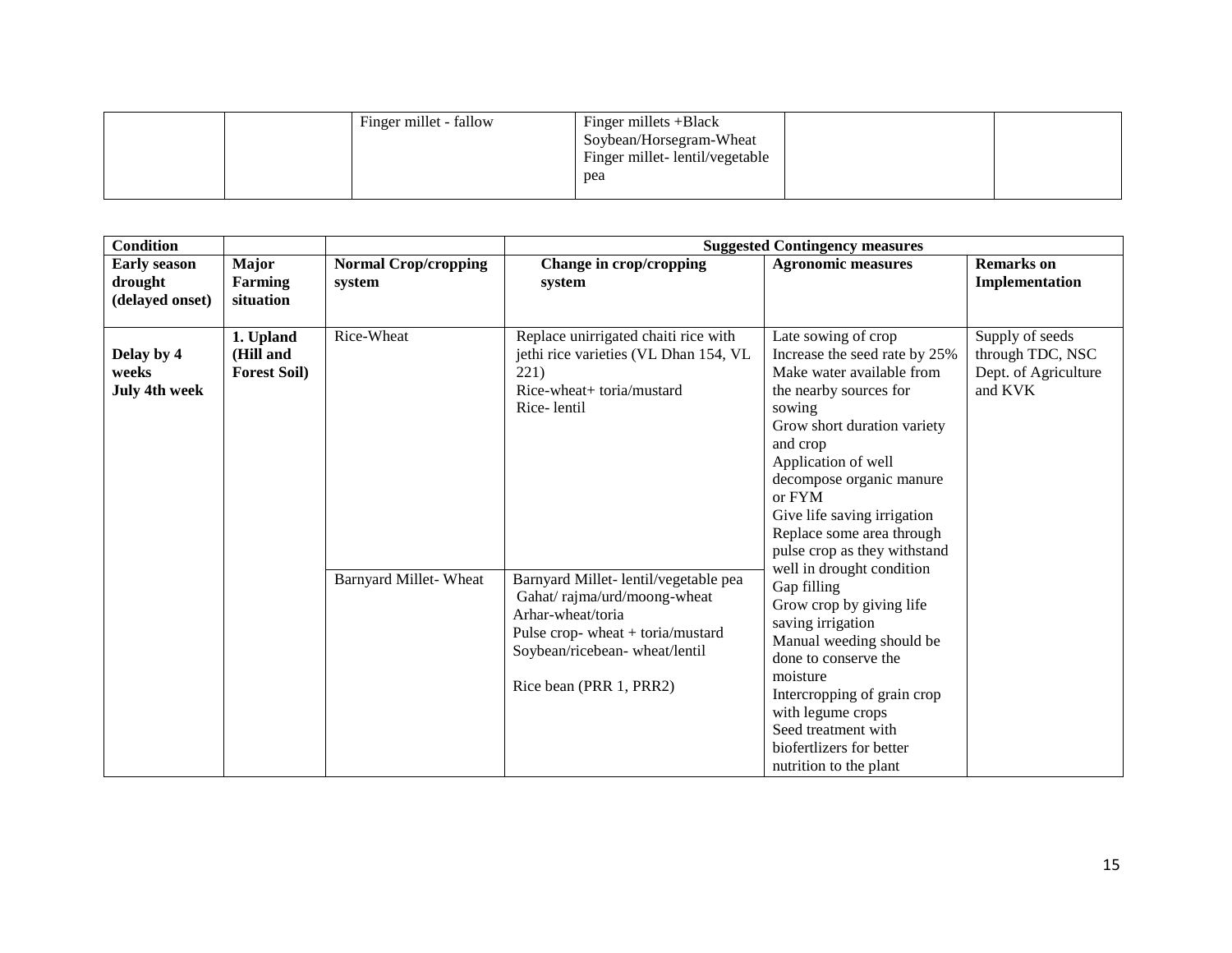|                                                        | Finger millet-Fallow                          | Finger millet+gahat/<br>urd/moong-wheat+rai/mustard<br>finger millet+Amaranth-lentil<br>rice bean-wheat<br>Urd bean-PU 35, PU 19, Rajma (VL                                                                                                                                                        |                                                                                                                                                                                                                                                                                                                                                                        |                                                                                                                              |
|--------------------------------------------------------|-----------------------------------------------|----------------------------------------------------------------------------------------------------------------------------------------------------------------------------------------------------------------------------------------------------------------------------------------------------|------------------------------------------------------------------------------------------------------------------------------------------------------------------------------------------------------------------------------------------------------------------------------------------------------------------------------------------------------------------------|------------------------------------------------------------------------------------------------------------------------------|
|                                                        |                                               | Rajma 63, 125), lentil (VL Mansoor-<br>103, 125, 126, 507, 129), gahat (local                                                                                                                                                                                                                      |                                                                                                                                                                                                                                                                                                                                                                        |                                                                                                                              |
|                                                        |                                               | var, VL Gahat- 1, 8, 10, 15, 19), arhar<br>(VL Arhar-1), veg pea (Arkel, PSM-<br>1, Vivek Matar-9, 10, 11) Amaranth                                                                                                                                                                                |                                                                                                                                                                                                                                                                                                                                                                        |                                                                                                                              |
|                                                        |                                               | (PRA 123, VL Chua 44)                                                                                                                                                                                                                                                                              |                                                                                                                                                                                                                                                                                                                                                                        |                                                                                                                              |
| $2)$ Low<br><b>Land Area</b><br>(Coarse<br>loamy soil) | $Rice - Wheat / Wheat +$<br>Rape seed Mustard | No change in system<br>In case of delay of monsoon grow<br>crop using water from nearby source<br>(Gadhera)/ Life saving irrigation from<br>the nearby sources<br>If no water available then rotate the<br>rice crop with pulse crop<br>Urd/moong/rajmah/gahat/rice bean-<br>lentil/ vegetable pea | Application of well<br>decompose organic manure<br>or FYM<br>Transplant 45 days old<br>seedlings of rice (3-4<br>seedlings/hill)<br>Grow drought resistant<br>varieties and intercrop grain<br>cops with leguminous crops<br>Gap filling and thinning<br>where plants get more<br>crowded<br>Seed treatment with<br>biofertlizers for better<br>nutrition to the plant |                                                                                                                              |
| 3. Eroded<br><b>Hill Soil</b><br>(Mid Hills)           | Rice - Wheat                                  | Moog/urd/gahat/soybeen-wheat<br>Moog/urd/gahat-wheat/lentil<br>Finger millet-lentil/wheat<br>Cow pea (Pusa komal)/<br>Rajma (VL-Rajma 63)-wheat+toria                                                                                                                                              | Incorporate legume, forage<br>and fodder grasses and other<br>deep rooted crops in the<br>cropping system<br>Grow erosion resistant crop<br>like cowpea, urd, soybean etc                                                                                                                                                                                              | Inward slope should<br>be made during field<br>preparation<br>Grow napier grass<br>and other erosion<br>resistant grasses on |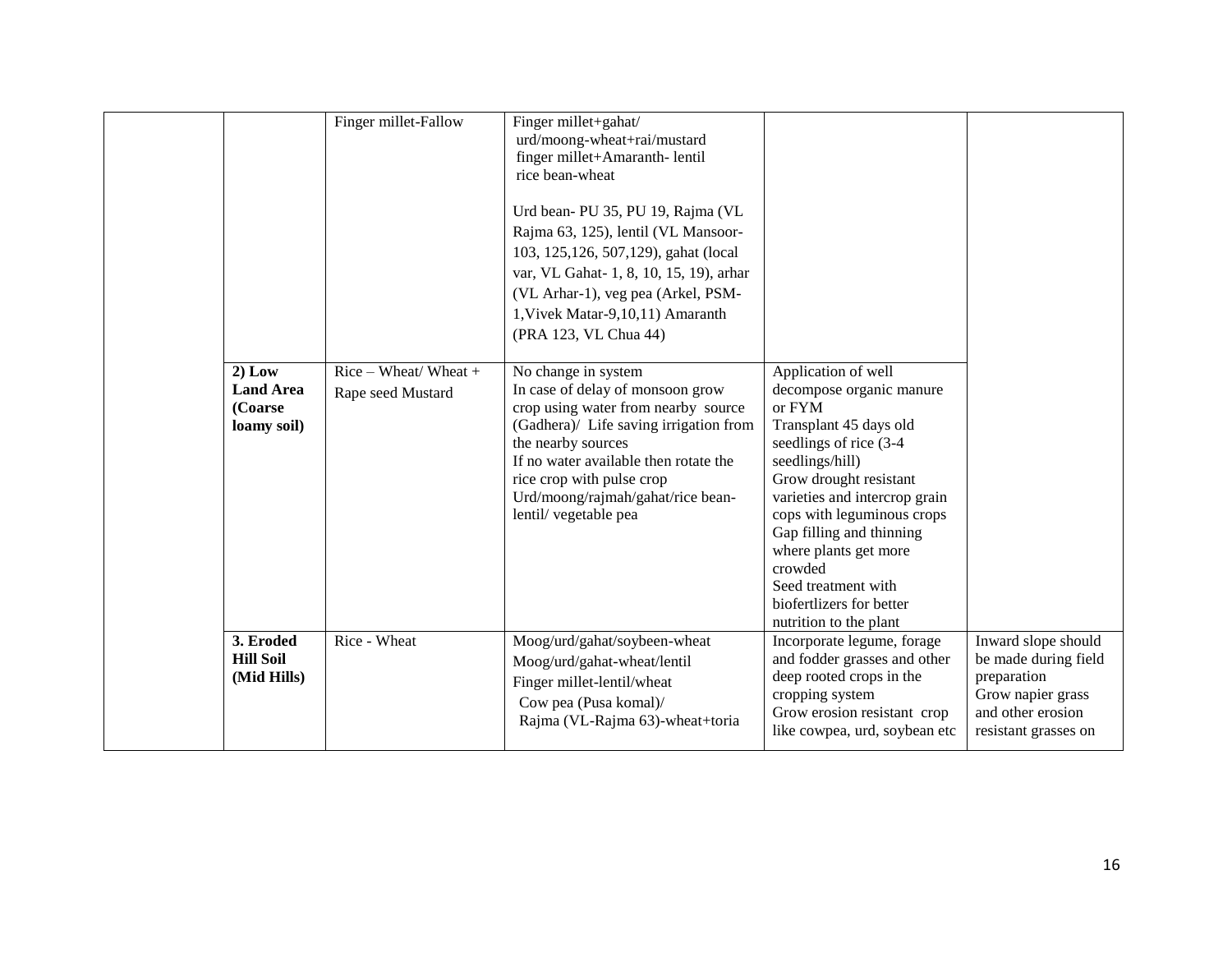|                                                   |                                               | Barnyard Millet-Wheat<br>Finger millet - fallow             | Soybean-wheat<br>Ricebean/gahat-wheat/lentil/toria<br>Grow nursery of finger millet then<br>transplant it in main field as per the<br>availability of water in up to the $1st$<br>fortnight of July<br>Transplanted finger millet-wheat<br>Finger millet $-$ wheat $+$ toria<br>Finger millet-lentil | Use of organic manure<br>Cover the soil surface to<br>minimize the soil loss<br>through live, straw or plastic<br>mulch<br>Live saving irrigation at<br>critical stages                                                                                                                                                                                                                                                                                                                                           | the shoulder bunds<br>All field preparation<br>practices and line<br>sowing of crops<br>should be done across<br>the slope                                                                                                                                                                                                               |
|---------------------------------------------------|-----------------------------------------------|-------------------------------------------------------------|------------------------------------------------------------------------------------------------------------------------------------------------------------------------------------------------------------------------------------------------------------------------------------------------------|-------------------------------------------------------------------------------------------------------------------------------------------------------------------------------------------------------------------------------------------------------------------------------------------------------------------------------------------------------------------------------------------------------------------------------------------------------------------------------------------------------------------|------------------------------------------------------------------------------------------------------------------------------------------------------------------------------------------------------------------------------------------------------------------------------------------------------------------------------------------|
| <b>Condition</b>                                  |                                               |                                                             |                                                                                                                                                                                                                                                                                                      | <b>Suggested Contingency measures</b>                                                                                                                                                                                                                                                                                                                                                                                                                                                                             |                                                                                                                                                                                                                                                                                                                                          |
| <b>Early season</b><br>drought(delaye<br>d onset) | Major<br><b>Farming</b><br>situation          | <b>Normal Crop/cropping</b><br>system                       | Change in crop/cropping system                                                                                                                                                                                                                                                                       | <b>Agronomic measures</b>                                                                                                                                                                                                                                                                                                                                                                                                                                                                                         | <b>Remarks</b> on<br>Implementation                                                                                                                                                                                                                                                                                                      |
| Delay by 6<br>weeks<br><b>August 2nd</b><br>week  | 1. Upland<br>(Hill and<br><b>Forest Soil)</b> | Rice-Wheat<br>Barnyard Millet-Wheat<br>Finger millet-Fallow | lobia/gahat/ricebean-wheat/lentil<br>Green Fodder, Radish (Pusa Chetki,<br>Pusa Himani), Veg. French bean<br>(Laxmi, Arka Komal), Cauliflower<br>(Pusa Dipali, Improved Japani),<br>Cabbage (Golden Acre/Pusa Mukta),<br>Tomato (Palam Pink, Palam Pride),<br>Coriander, Spinach                     | On the moisture availability<br>basis late sowing of moong<br>and urd could be done with<br>short duration varieties<br>Application of well<br>decomposed organic manure<br>Mulching and Weeding<br>should be done properly<br>If there are some water<br>storage structure than go for<br>live saving irrigation at<br>critical crop growth stages<br>Use of anti-transpirants<br>Increase the seed rate<br>Gap filling and thinning<br>accordingly<br>Use of biofertilizers for better<br>nutrient availability | Supply of seeds<br>through TDC, NSC<br>Dept. of Agriculture<br>and KVK<br>Anti transpirants can be<br>provided for<br>demonstration on<br>crops.<br>Sprayers are supplied<br>by Horticulture Deptt.<br>on 50% subsidy to the<br>farmers.<br>Mulch sheet and drip<br>irrigation system,<br>shadenets by the Distt.<br>Horticulture Deptt. |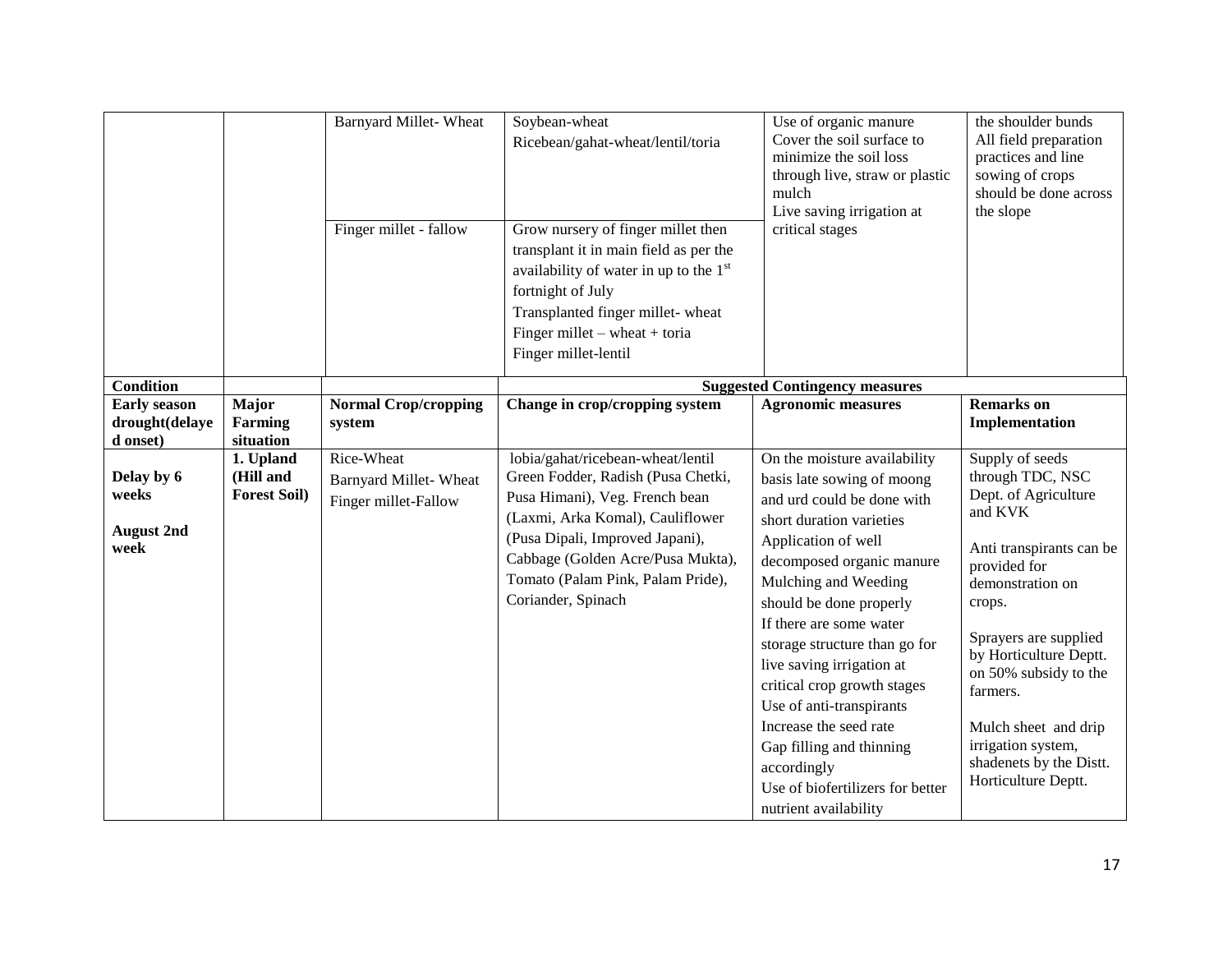| 2. Low land<br>Area (coarse)<br>loamy soil) | Rice - Wheat<br>$Rice-Wheat + rape seed$<br>mustard         | lobia/gahat-wheat/lentil<br>finer millet (fodder)-wheat/lentil<br>Green Fodder, Radish (Pusa Chetki,<br>Pusa Himani), Veg. French bean<br>(Laxmi, Arka Komal), Cauliflower<br>(Pusa Dipali, Improved Japani),<br>Cabbage (Golden Acre/Pusa Mukta),<br>Tomato (Palam Pink, Palam Pride),<br>Coriander, Spinach | Inclusion of leguminous crops<br>in the cropping system<br>Efficient management of<br>water recourses to minimize<br>the water losses                                                                                                                                                                                                                                                    |  |
|---------------------------------------------|-------------------------------------------------------------|---------------------------------------------------------------------------------------------------------------------------------------------------------------------------------------------------------------------------------------------------------------------------------------------------------------|------------------------------------------------------------------------------------------------------------------------------------------------------------------------------------------------------------------------------------------------------------------------------------------------------------------------------------------------------------------------------------------|--|
| 3. Eroded<br>hill Soil<br>(Mid Hills)       | Rice-Wheat<br>Barnyard millet-Wheat<br>Finger millet-Fallow | Follow pulse based cropping system<br>lobia/gahat-wheat/lentil<br>maize (fodder)-wheat<br>maize (fodder)-lentil/wheat+toria                                                                                                                                                                                   | Replace unirrigated chaiti rice<br>with jethi rice varieties (VL<br>Dhan 154, VL 221)<br>Late sowing of barnyard<br>millet with increased seed rate<br>by 25%<br>Application of well<br>decomposed organic manure<br>Grow shot duration and<br>drought resistant varieties<br>Marginal bund should be<br>properly made<br>Grow erosion resistant crops<br>as an intercrop with base crop |  |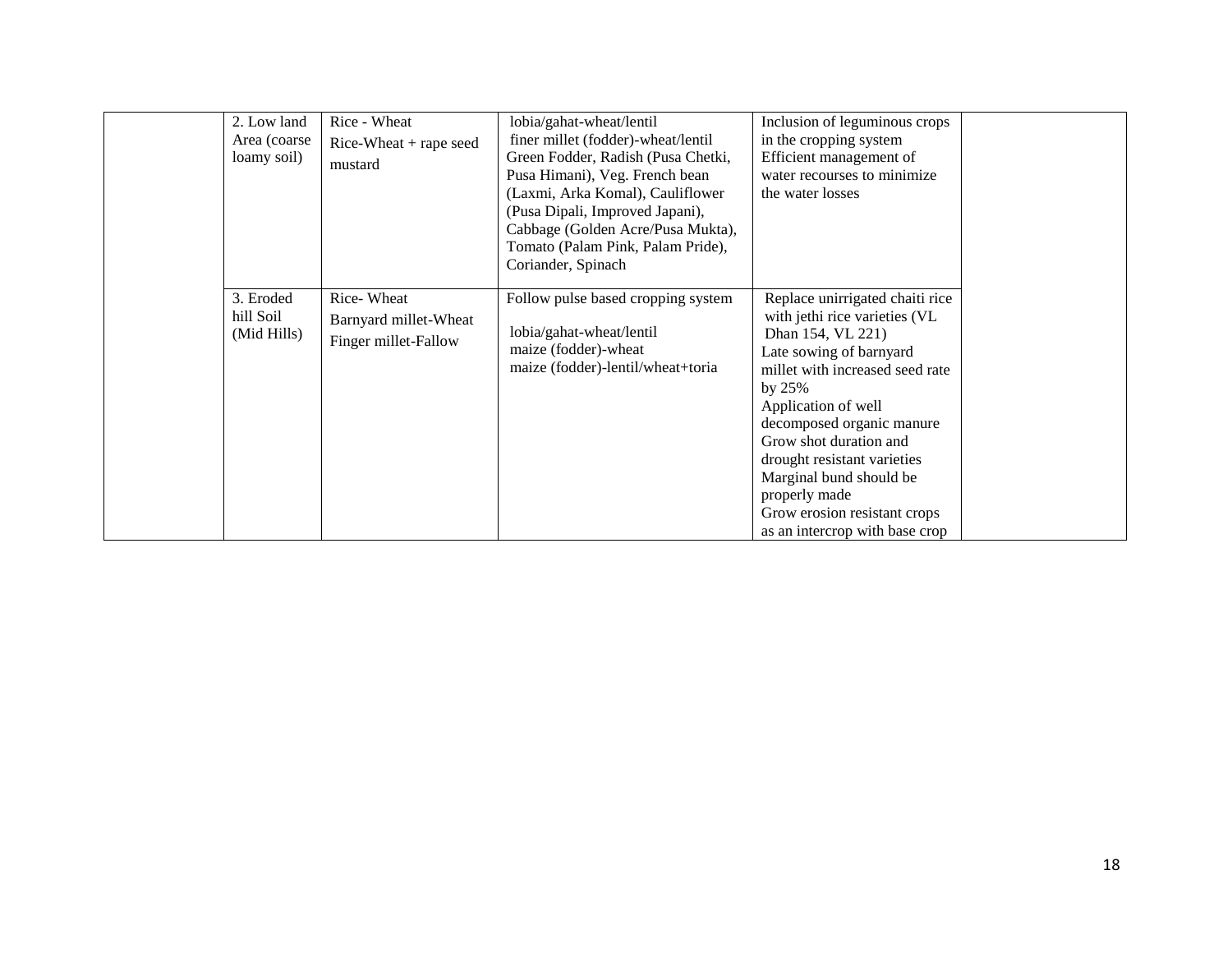| <b>Condition</b>           |                             |                             |                                                                                                                                                                                                                                | <b>Suggested Contingency measures</b>                                                                                                                                                                                                                                                                                                                                                                                                                                                                                        |                                                                                                                                                                                                                                                                |
|----------------------------|-----------------------------|-----------------------------|--------------------------------------------------------------------------------------------------------------------------------------------------------------------------------------------------------------------------------|------------------------------------------------------------------------------------------------------------------------------------------------------------------------------------------------------------------------------------------------------------------------------------------------------------------------------------------------------------------------------------------------------------------------------------------------------------------------------------------------------------------------------|----------------------------------------------------------------------------------------------------------------------------------------------------------------------------------------------------------------------------------------------------------------|
| <b>Early season</b>        | <b>Major</b>                | <b>Normal Crop/cropping</b> | Change in crop/cropping system                                                                                                                                                                                                 | <b>Agronomic measures</b>                                                                                                                                                                                                                                                                                                                                                                                                                                                                                                    | <b>Remarks</b> on                                                                                                                                                                                                                                              |
| drought(delaye<br>d onset) | <b>Farming</b><br>situation | system                      |                                                                                                                                                                                                                                |                                                                                                                                                                                                                                                                                                                                                                                                                                                                                                                              | Implementation                                                                                                                                                                                                                                                 |
|                            | 1. Upland                   | Rice - Wheat                | Radish (Pusa Chetki, Pusa Himani),                                                                                                                                                                                             | Crop is sown on moisture                                                                                                                                                                                                                                                                                                                                                                                                                                                                                                     | Supply of seeds                                                                                                                                                                                                                                                |
| Delay by 8                 | (Hill and                   | Barn yard millet- Wheat     | Tomato (Palam Pink, Palam Pride,                                                                                                                                                                                               | availability basis.                                                                                                                                                                                                                                                                                                                                                                                                                                                                                                          | through TDC, NSC                                                                                                                                                                                                                                               |
| weeks                      | forest soil)                | Finger millet-Fallow        | Solan Sindhur), Coriander, Spinach                                                                                                                                                                                             | Grow drought resistant crop<br>varieties                                                                                                                                                                                                                                                                                                                                                                                                                                                                                     | Dept. of Agriculture<br>and KVK                                                                                                                                                                                                                                |
| <b>August 4th</b><br>week  |                             |                             | Toria (Bhawani), Spinach (Pusa<br>Harit), Chinese cabbage (Palampur<br>Green)<br>Green fodder (Barley, oat)<br>Wheat (VL-892, HPW-251), Barley<br>(Vimal), Barley (HBL-276)<br>Garlic: GHC 1<br>Fodder oats: Palampur-1 & Kent | If prolonged drought condition<br>occurs then grown crop can be<br>used as fodder crop for live<br>stocks due to poor yield<br>Grow short duration moong<br>crop as a catch crop in late<br>kharif season<br>Application of organic manure<br>Application of anti-<br>transpirants<br>Use of biofertilizer<br>If water storage tanks are there<br>then go for life saving<br>irrigation at critical stages<br>Timely weeding should be<br>done<br>Mulching should be done<br>Thinning should be done to<br>reduce water loss | Anti transpirants can be<br>provided for<br>demonstration on<br>crops.<br>Sprayers are supplied<br>by Horticulture Deptt.<br>on 50% subsidy to the<br>farmers.<br>Mulch sheet and drip<br>irrigation system,<br>shadenets by the Distt.<br>Horticulture Deptt. |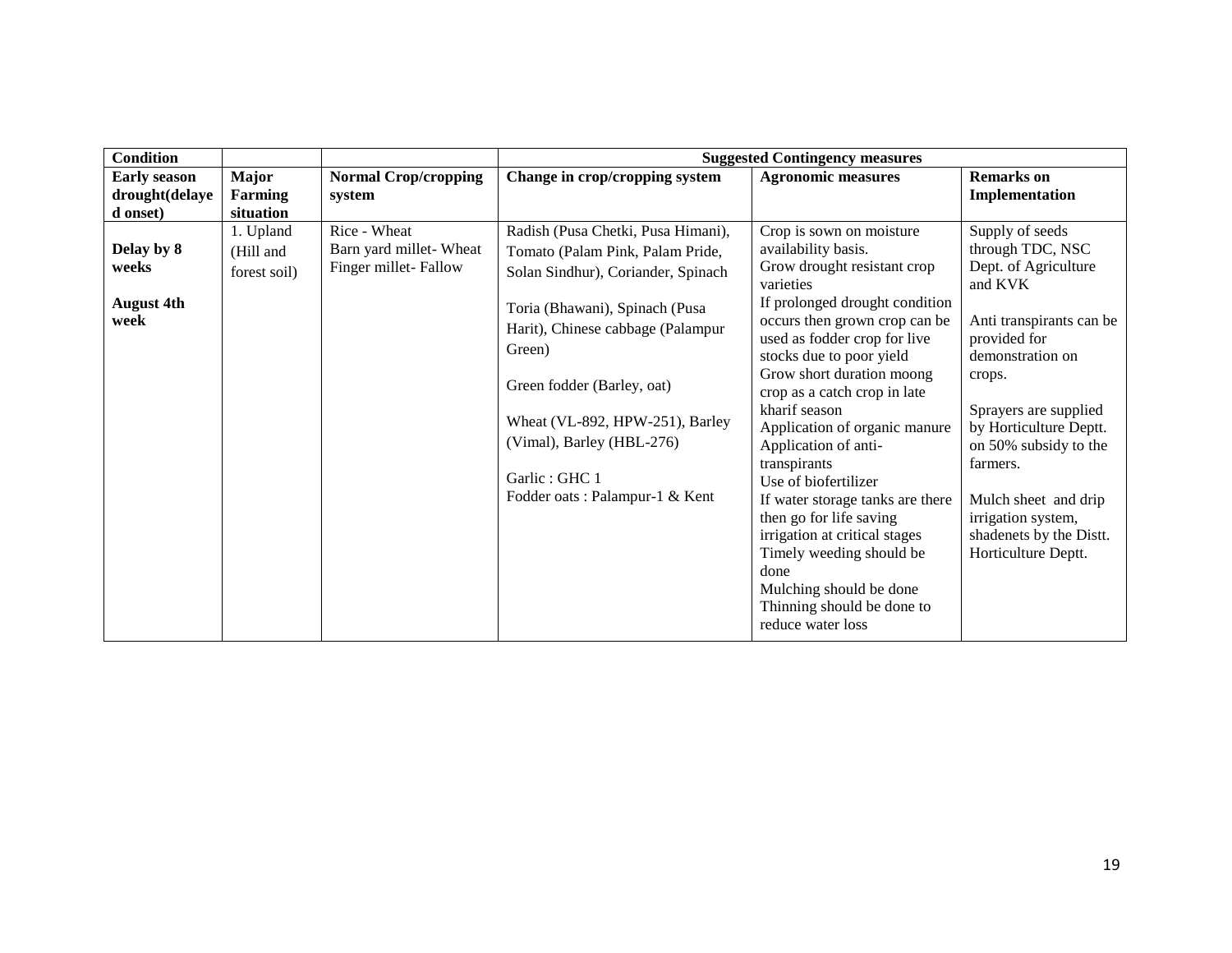| 2. Low land<br>Area<br>(Coarse        | Rice-Wheat<br>Rice-Wheat + rape seed                          | Where source of water available<br>round then one can go for growing                                                                                                                                                                                              | Less effect of late occurrence<br>of rain fall in irrigated area.                                               |  |
|---------------------------------------|---------------------------------------------------------------|-------------------------------------------------------------------------------------------------------------------------------------------------------------------------------------------------------------------------------------------------------------------|-----------------------------------------------------------------------------------------------------------------|--|
| Loamy Soil)                           | mustard                                                       | paddy timely sown and other pulse<br>crop in the month of kharif                                                                                                                                                                                                  |                                                                                                                 |  |
|                                       |                                                               | Radish (Pusa Chetki, Pusa Himani),<br>Tomato (Palam Pink, Palam Pride,                                                                                                                                                                                            |                                                                                                                 |  |
|                                       |                                                               | Solan Sindhur), Coriander, Spinach                                                                                                                                                                                                                                |                                                                                                                 |  |
|                                       |                                                               | Toria (Bhawani), Spinach (Pusa<br>Harit), Chinese cabbage (Palampur<br>Green)                                                                                                                                                                                     |                                                                                                                 |  |
|                                       |                                                               | Green fodder (Barley, oat)                                                                                                                                                                                                                                        |                                                                                                                 |  |
|                                       |                                                               | Wheat (VL-892, HPW-251), Barley<br>(Vimal), Barley (HBL-276)                                                                                                                                                                                                      |                                                                                                                 |  |
|                                       |                                                               | Garlic: GHC 1<br>Fodder oats: Palampur-1 & Kent                                                                                                                                                                                                                   |                                                                                                                 |  |
| 3. Eroded<br>Hill Soil<br>(Mid Hills) | Rice - Wheat<br>Barnyard millet-Wheat<br>Finger millet-Fallow | Kharif crop (paddy, finger and<br>barnyard millet) harvested as fodder<br>crop because poor grain setting due to<br>lack of moisture. After kharif crop in<br>the month of September sowing of<br>toria and other legume crop of rabi<br>season like pea, lentil. | Minimum soil disturbance to<br>conserve the soil moisture.<br>Drought resistant fodder crop<br>should be taken. |  |
|                                       |                                                               |                                                                                                                                                                                                                                                                   |                                                                                                                 |  |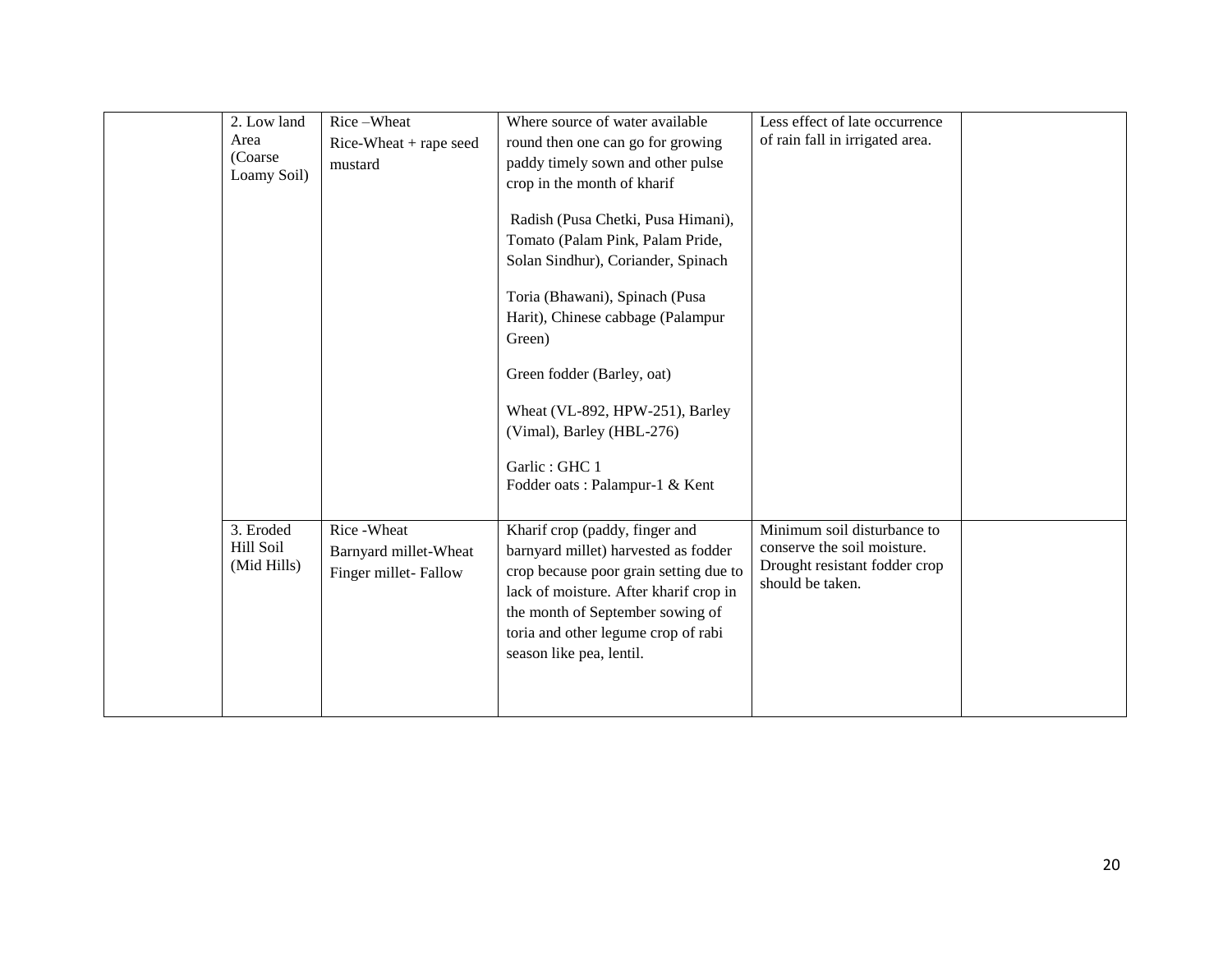| <b>Condition</b>               |                        |                             |                                           | <b>Suggested Contingency measures</b>                    |                                          |
|--------------------------------|------------------------|-----------------------------|-------------------------------------------|----------------------------------------------------------|------------------------------------------|
| <b>Early season</b>            | <b>Major</b>           | <b>Normal Crop/cropping</b> | Crop management                           | Soil nutrient & moisture                                 | <b>Remarks</b> on                        |
| drought (Normal                | Farming                | system                      |                                           | conservation measures                                    | Implementation                           |
| onset)                         | situation              |                             |                                           |                                                          |                                          |
| <b>Normal onset</b>            | 1. Upland              | Rice-Wheat                  | No change                                 | Addition of organic manures.<br>Use of locally available | Construction of rain<br>water harvesting |
| followed by 15-                | (Hill and              | Barnyard millet - wheat     | After finger millet instead of fallow     | mulching materials. Water                                | tanks under state                        |
| 20 days dry spell              | Forest                 | Finger millet - fallow      | crops like lentil and toria to cover the  | conservation with low cost poly                          | funding schemes.                         |
| after sowing                   | Soil)                  |                             | soil surface and reduce water loss        | tanks.                                                   |                                          |
| leading to poor                |                        |                             |                                           |                                                          |                                          |
| germination/crop<br>stand etc. |                        |                             | If in case there is poor germination      |                                                          |                                          |
|                                |                        |                             | then gap filling should be done to        |                                                          |                                          |
|                                |                        |                             | maintain the plant population             |                                                          |                                          |
|                                |                        |                             | Timely weeding to reduce water loss.      |                                                          |                                          |
|                                |                        |                             |                                           |                                                          |                                          |
|                                | $2.$ Low<br>land Area  | Rice - Wheat                | If in case there is poor germination      | Top dressing of nitrogen                                 |                                          |
|                                | (Coarse)               | $Rice$ -wheat + rape seed   | then gap filling should be done to        |                                                          |                                          |
|                                | loamy                  | mustard                     | maintain the plant population             |                                                          |                                          |
|                                | soil)                  |                             | No change in system                       |                                                          |                                          |
|                                |                        |                             |                                           |                                                          |                                          |
|                                | 3. Eroded<br>hill Soil | Rice-Wheat                  | Life saving irrigation at critical stages | Application of organic manure.                           | Construction of rain<br>water harvesting |
|                                | (Mid                   | Barnyard millet-Wheat       | If in case there is poor germination      | Use of locally available                                 | tanks under state                        |
|                                | Hills)                 | Finger millet-fallow        | then gap filling should be done to        | mulching materials.                                      | funding schemes.                         |
|                                |                        |                             | maintain the plant population             |                                                          |                                          |
|                                |                        |                             |                                           |                                                          |                                          |
|                                |                        |                             | Other then fallow crops like lentil,      |                                                          |                                          |
|                                |                        |                             | pea, toria can be grown                   |                                                          |                                          |
|                                |                        |                             |                                           |                                                          |                                          |
|                                |                        |                             |                                           |                                                          |                                          |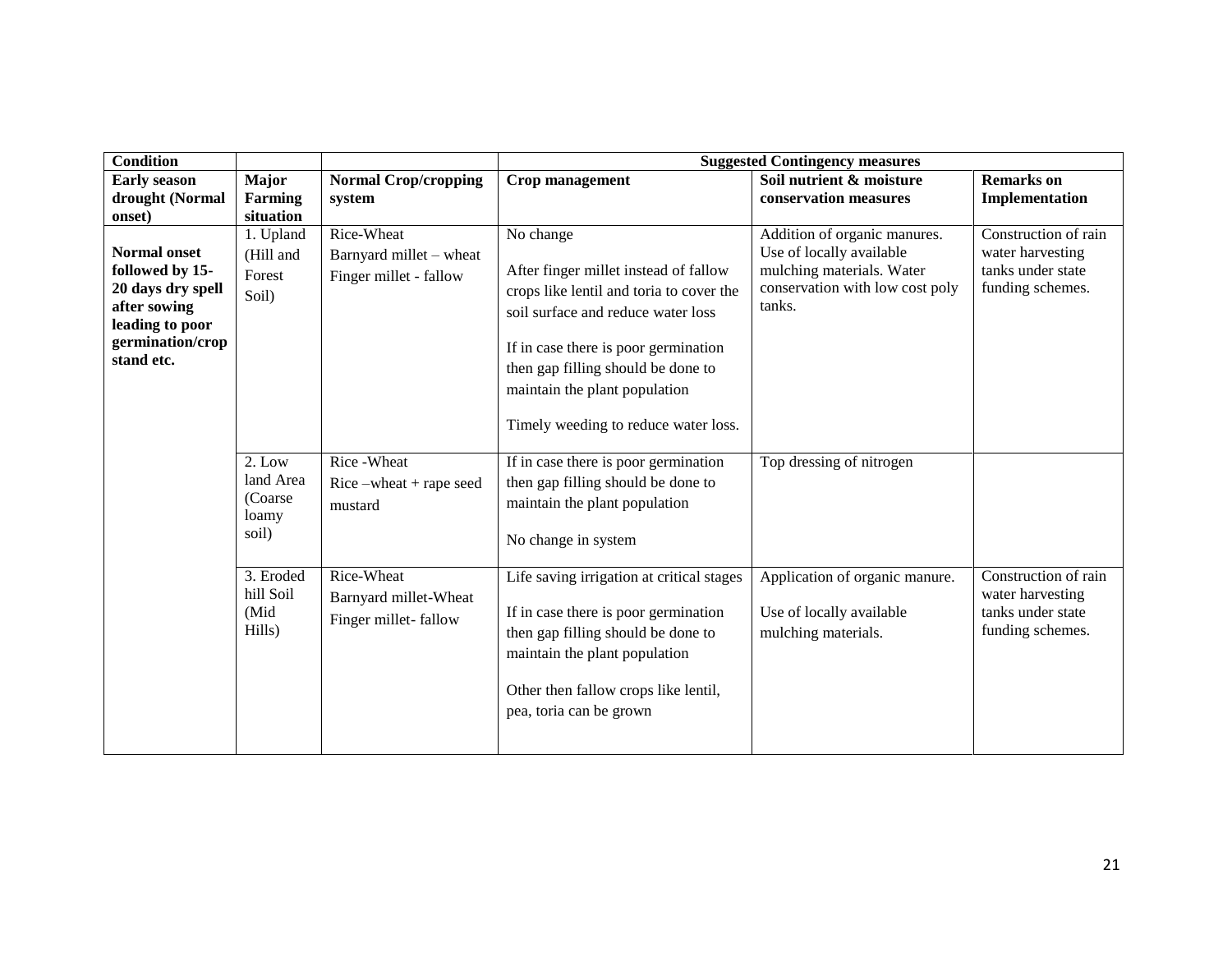| <b>Condition</b>                                                                                 |                                                     |                                                                          | <b>Suggested Contingency measures</b>                                                                                                                                                                                                                                                                                                                                                                                                                                                                                                                                                                      |                                                                                                                                                           |                                     |
|--------------------------------------------------------------------------------------------------|-----------------------------------------------------|--------------------------------------------------------------------------|------------------------------------------------------------------------------------------------------------------------------------------------------------------------------------------------------------------------------------------------------------------------------------------------------------------------------------------------------------------------------------------------------------------------------------------------------------------------------------------------------------------------------------------------------------------------------------------------------------|-----------------------------------------------------------------------------------------------------------------------------------------------------------|-------------------------------------|
| Mid season drought<br>(long dry spell,<br>consecutive 2 weeks<br>rainless $(>2.5$ mm)<br>period) | Major<br><b>Farming</b><br>situation                | <b>Normal</b><br>Crop/cropping<br>system                                 | Crop management                                                                                                                                                                                                                                                                                                                                                                                                                                                                                                                                                                                            | Soil nutrient & moisture<br>conservation measures                                                                                                         | <b>Remarks</b> on<br>Implementation |
| At vegetative stage                                                                              | 1. Upland<br>(Hill and<br>Forest<br>Soil)           | $Rice - Wheat$<br>Barnyard Millet-<br>Wheat<br>Finger millet -<br>Fallow | Application of organic manure during<br>the time of field preparation to hold<br>moisture during the time of rainfall<br>Line sowing across the slope to<br>reduce the flow of water which will<br>give more time for interception<br>Mid season correction (thinning<br>within the row and between the row)<br>Remove every third row<br>Organic mulches/grass mulching. In<br>situ water conservation with low cost<br>poly tanks for harvesting normal<br>onset<br>Timely weeding to reduce the water<br>loss through transpiration.<br>Use of anti-transpirants<br>Life saving irrigation if available | Foliar spray of nitrogen with<br>1% of urea solution.<br>Thinning to minimize the<br>plant population to conserve<br>soil moisture.<br>Spray of potassium |                                     |
|                                                                                                  | 2. Low<br>Land<br>Area<br>(Coarse<br>Loamy<br>soil) | Rice-Wheat<br>Rice-Wheat $+$<br>Rape seed mustard                        | Timely weeding<br>Use of anti-transpirants<br>Life saving irrigation if available                                                                                                                                                                                                                                                                                                                                                                                                                                                                                                                          | Rain water harvesting.<br>Life saving irrigation.                                                                                                         |                                     |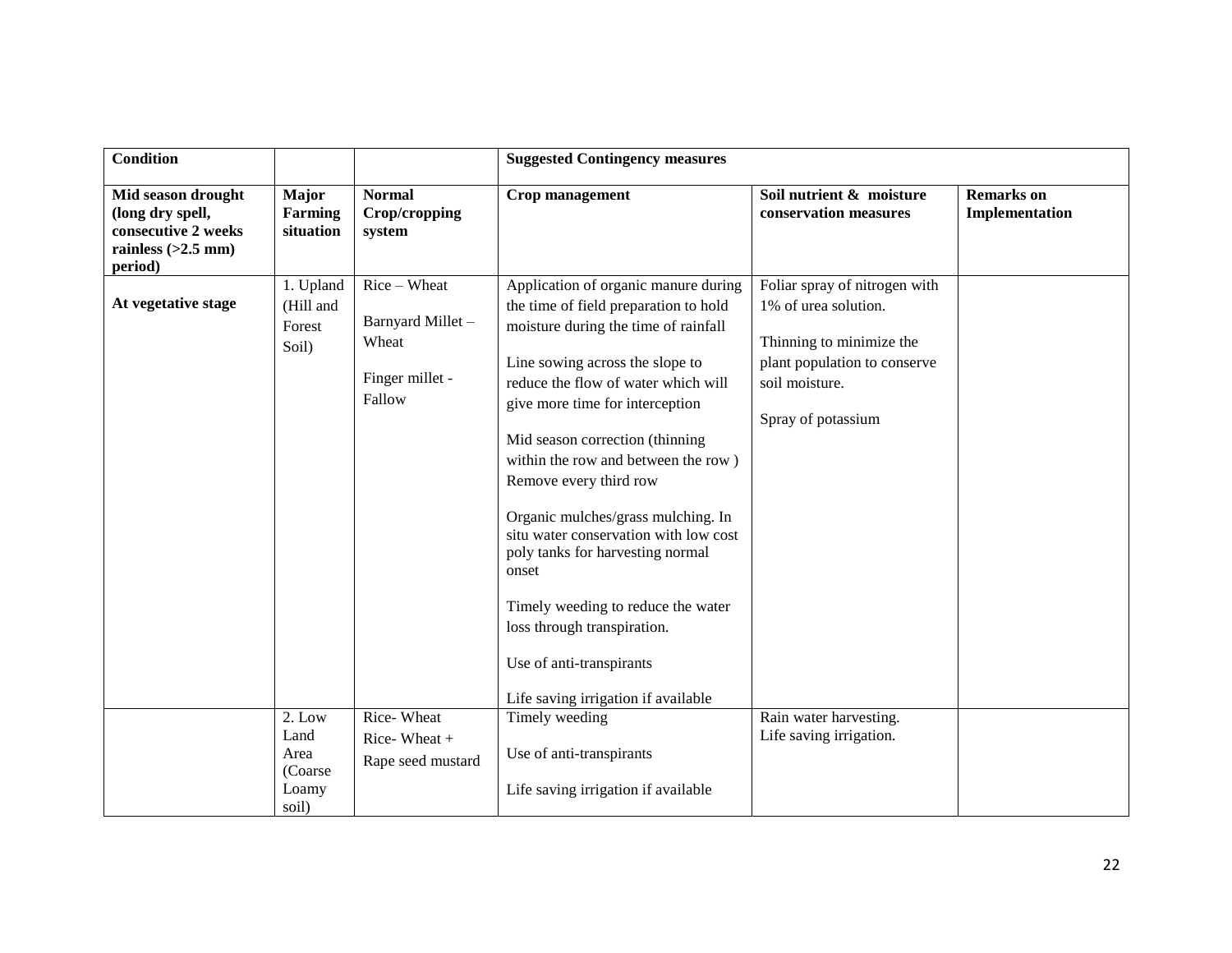| 3. Eroded<br>Hill Soil<br>(Mid<br>Hills) | Rice – Wheat<br>Barnyard millet-<br>Wheat<br>Finger Millet-<br>Fallow | Intercrop with pulse crop<br>Line sowing across the slope to<br>reduce the water flow which will give<br>more time for interception | Rain water harvesting. |  |
|------------------------------------------|-----------------------------------------------------------------------|-------------------------------------------------------------------------------------------------------------------------------------|------------------------|--|
|------------------------------------------|-----------------------------------------------------------------------|-------------------------------------------------------------------------------------------------------------------------------------|------------------------|--|

| <b>Condition</b> |                      |                             | <b>Suggested Contingency measures</b> |                          |                        |  |
|------------------|----------------------|-----------------------------|---------------------------------------|--------------------------|------------------------|--|
| Mid season       | <b>Major Farming</b> | <b>Normal Crop/cropping</b> | Crop management                       | Soil nutrient & moisture | <b>Remarks</b> on      |  |
| drought (long    | situation            | system                      |                                       | conservation measures    | Implementation         |  |
| dry spell)       |                      |                             |                                       |                          |                        |  |
|                  | 1. Upland (Hill      | Rice-Wheat                  | Crop should be harvested(             | Supplementary irrigation | MNREGA - tank should   |  |
| At flowering/    | and Forest Soil)     |                             | matured panicle should be             | through water harvesting | be constructed, trench |  |
| fruiting stage   |                      | Barnyard millet - Wheat     | harvested and immature should         | tanks.                   | digging for water      |  |
|                  |                      |                             | be left and those can be used as      |                          | conservation.          |  |
|                  |                      | Finger millet-fallow        | fodder)                               |                          |                        |  |
|                  |                      |                             |                                       |                          |                        |  |
|                  |                      |                             | Life saving irrigation at critical    |                          |                        |  |
|                  |                      |                             | stages through water storage          |                          |                        |  |
|                  |                      |                             | structure (if available)              |                          |                        |  |
|                  |                      |                             |                                       |                          |                        |  |
|                  |                      |                             | Mulching should be done               |                          |                        |  |
|                  |                      |                             |                                       |                          |                        |  |
|                  |                      |                             | Weeding should be done.               |                          |                        |  |
|                  |                      |                             |                                       |                          |                        |  |
|                  |                      |                             | Water sprayings with conserved        |                          |                        |  |
|                  |                      |                             | water.                                |                          |                        |  |
|                  |                      |                             | Remove 3-4 basal leaves of the        |                          |                        |  |
|                  |                      |                             | crop in case of early stoppage of     |                          |                        |  |
|                  |                      |                             | rain, spraying of 2% urea and         |                          |                        |  |
|                  |                      |                             | recommended concentration of          |                          |                        |  |
|                  |                      |                             | other plant nutrient to take the      |                          |                        |  |
|                  |                      |                             | advantage of favourable               |                          |                        |  |
|                  |                      |                             | conditions                            |                          |                        |  |
|                  |                      |                             |                                       |                          |                        |  |
|                  |                      |                             | Anti-transpirant spray                |                          |                        |  |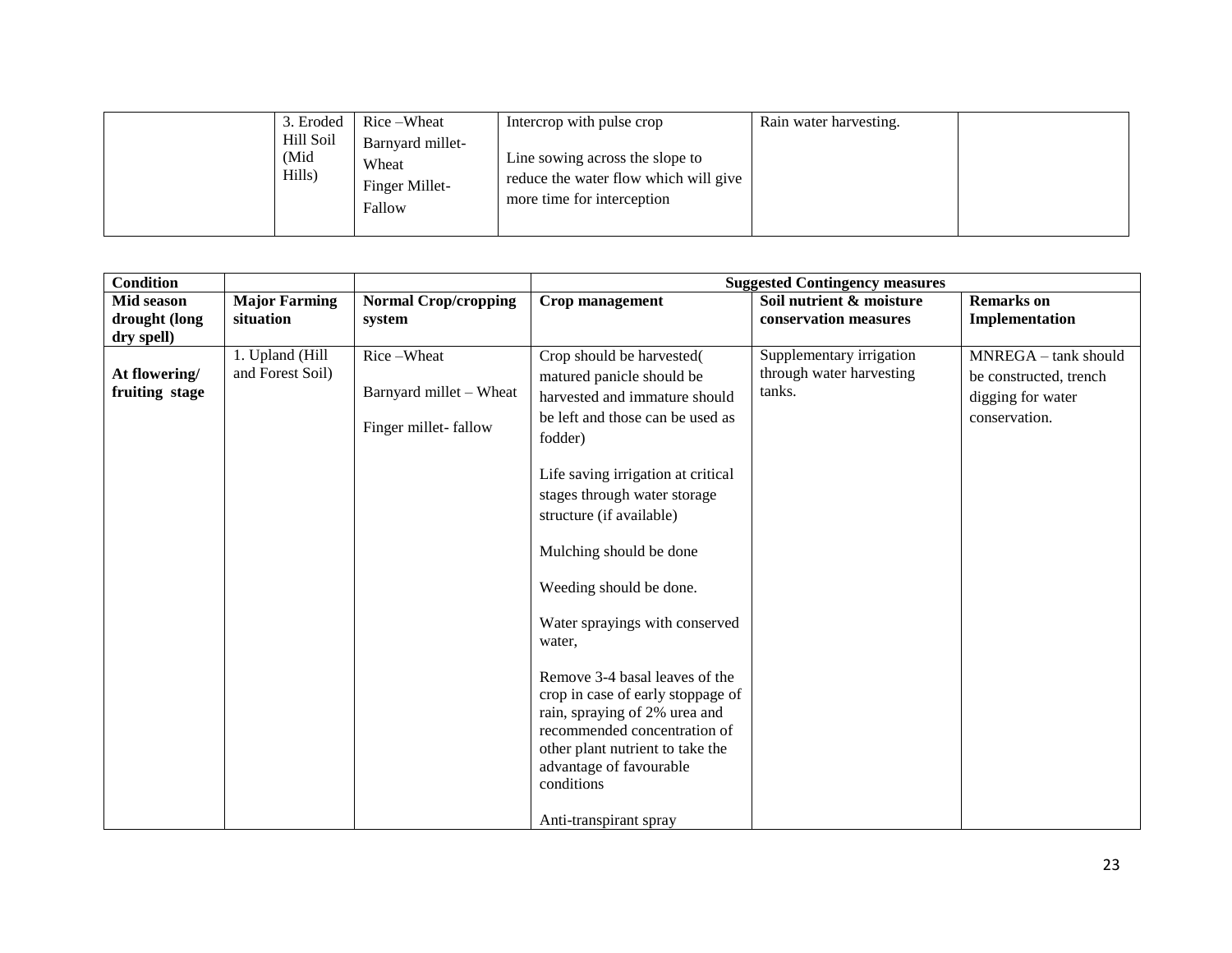|                                            |                                                               | Salicylic acid spray to induce<br>earliness<br>Harvesting at physiological<br>maturity                                                                                                                                                             |                                                 |                                                         |
|--------------------------------------------|---------------------------------------------------------------|----------------------------------------------------------------------------------------------------------------------------------------------------------------------------------------------------------------------------------------------------|-------------------------------------------------|---------------------------------------------------------|
| 2. Low Land<br>Area (Coarse<br>Loamy Soil) | Rice-Wheat<br>Rice-Wheat+ Rape Seed<br>mustard                | Application of organic manure<br>Harvesting at physiological<br>maturity<br>Seed setting is too poor then<br>crop can be harvested as fodder<br>for animals.                                                                                       | Foliar spray of nitrogen (1%)<br>urea solution) | Rain water harvesting<br>tank should be<br>constructed. |
| 3. Eroded hill<br>Soil (Mid Hills)         | Rice - wheat<br>Barnyard millet-Wheat<br>Finger millet-Fallow | Application of organic manure<br>Harvesting at physiological<br>maturity<br>Seed setting is too poor then<br>crop can be harvested as fodder<br>for animals.<br>Nutrients applications should be<br>made on the basis of moisture<br>availability. | $2nd$ Nitrogen application<br>should be delayed | Rain water harvesting<br>tank should be<br>constructed. |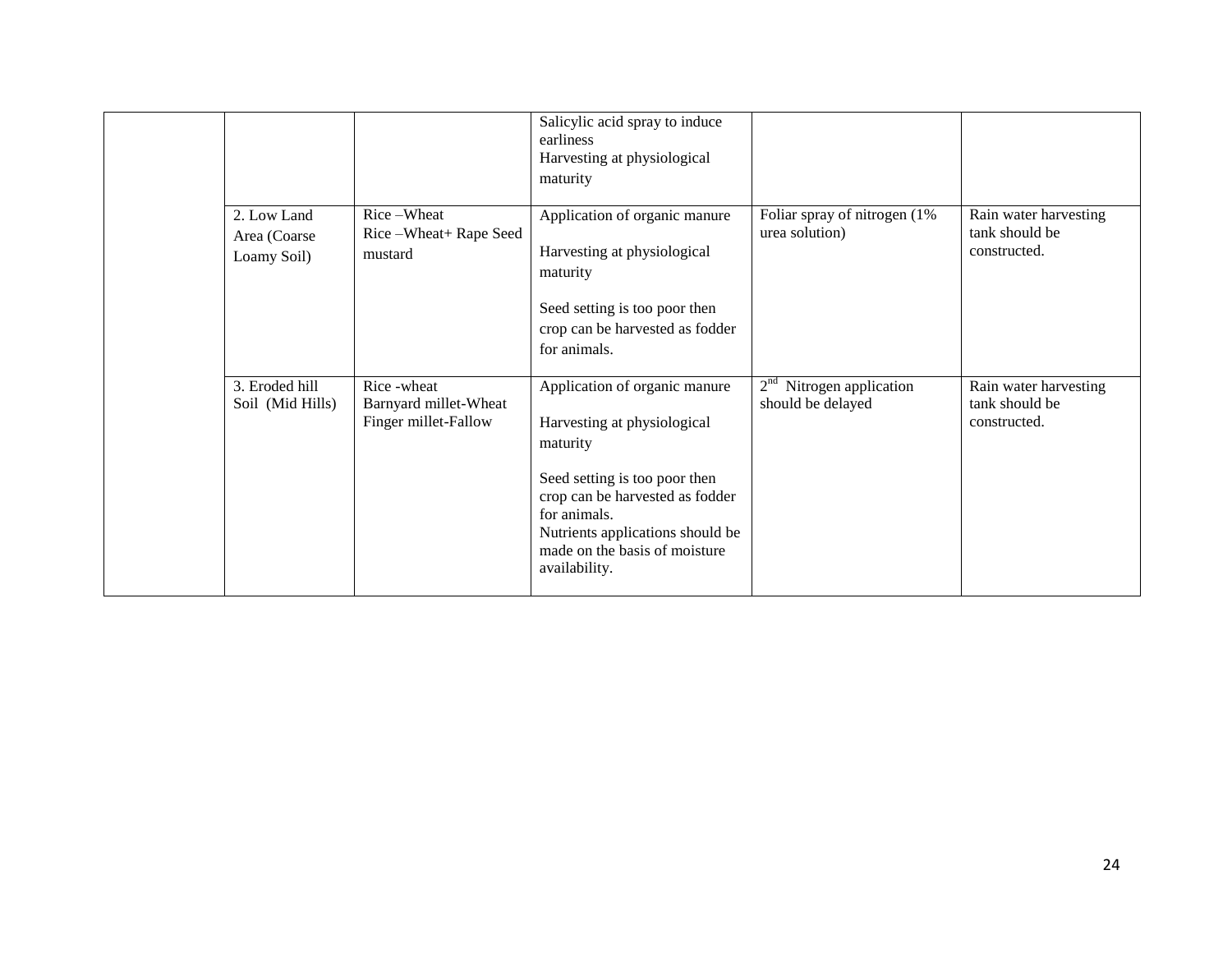| <b>Condition</b> |                                    |                                                               | <b>Suggested Contingency measures</b>                                                                                                                                                                                                                                             |                                                                                                                                                                                                                                               |                                                             |  |
|------------------|------------------------------------|---------------------------------------------------------------|-----------------------------------------------------------------------------------------------------------------------------------------------------------------------------------------------------------------------------------------------------------------------------------|-----------------------------------------------------------------------------------------------------------------------------------------------------------------------------------------------------------------------------------------------|-------------------------------------------------------------|--|
| <b>Terminal</b>  | <b>Major Farming</b>               | <b>Normal Crop/cropping system</b>                            | Crop management                                                                                                                                                                                                                                                                   | <b>Rabi Crop planning</b>                                                                                                                                                                                                                     | <b>Remarks</b> on                                           |  |
| drought (Early   | situation                          |                                                               |                                                                                                                                                                                                                                                                                   |                                                                                                                                                                                                                                               | Implementation                                              |  |
| withdrawal of    | 1. Upland (Hill and                | Rice - Wheat                                                  | Terminal drought stress at the                                                                                                                                                                                                                                                    | Delay sowing of Rabi                                                                                                                                                                                                                          | <b>MNREGA-tank</b>                                          |  |
| monsoon)         | Forest Soil)                       | Barnyard millet - Wheat                                       | time of critical stage the give life                                                                                                                                                                                                                                              | crops according the                                                                                                                                                                                                                           | should                                                      |  |
|                  |                                    | Finger millet-fallow                                          | saving irrigation from stored<br>water tank (if available)                                                                                                                                                                                                                        | moisture availability.<br>Grow short duration crop<br>varieties.                                                                                                                                                                              | constructed<br>trench digging<br>for water<br>conservation. |  |
|                  |                                    |                                                               | Mulching should be done to<br>reduce water losses                                                                                                                                                                                                                                 | Opt for short duration<br>varieties                                                                                                                                                                                                           |                                                             |  |
|                  |                                    |                                                               | Grains remain chaffy then crop is<br>harvested as fodder for animals                                                                                                                                                                                                              | Irrigate the crop at critical<br>stages if there is<br>availability of stored water                                                                                                                                                           |                                                             |  |
|                  |                                    |                                                               | Salicylic acid spray to induce<br>earliness                                                                                                                                                                                                                                       |                                                                                                                                                                                                                                               |                                                             |  |
|                  | 2. Low Land Area                   | $Rice-Wheat$                                                  | Picking of lower and older leaves                                                                                                                                                                                                                                                 | Life saving irrigation at                                                                                                                                                                                                                     |                                                             |  |
|                  | (Coarse Loamy Soil)                | Rice - Wheat+ rape seed/                                      | to reduce transpiration                                                                                                                                                                                                                                                           | critical stage                                                                                                                                                                                                                                |                                                             |  |
|                  |                                    | mustard                                                       |                                                                                                                                                                                                                                                                                   |                                                                                                                                                                                                                                               |                                                             |  |
|                  | 3. Eroded hill Soil<br>(Mid Hills) | $Rice-Wheat$<br>Barnyard millet-Wheat<br>Finger millet-Fallow | Terminal drought stress at the<br>time of critical stage the give life<br>saving irrigation from stored<br>water tank (if available)<br>Mulching should be done to<br>reduce water losses<br>In those areas follow pulse based<br>cropping system as an intercrop or<br>sole crop | Delay sowing of Rabi<br>crops according the<br>moisture availability.<br>Grow short duration crop<br>varieties.<br>Opt for short duration<br>varieties<br>Irrigate the crop at critical<br>stages if there is<br>availability of stored water |                                                             |  |
|                  |                                    |                                                               |                                                                                                                                                                                                                                                                                   |                                                                                                                                                                                                                                               |                                                             |  |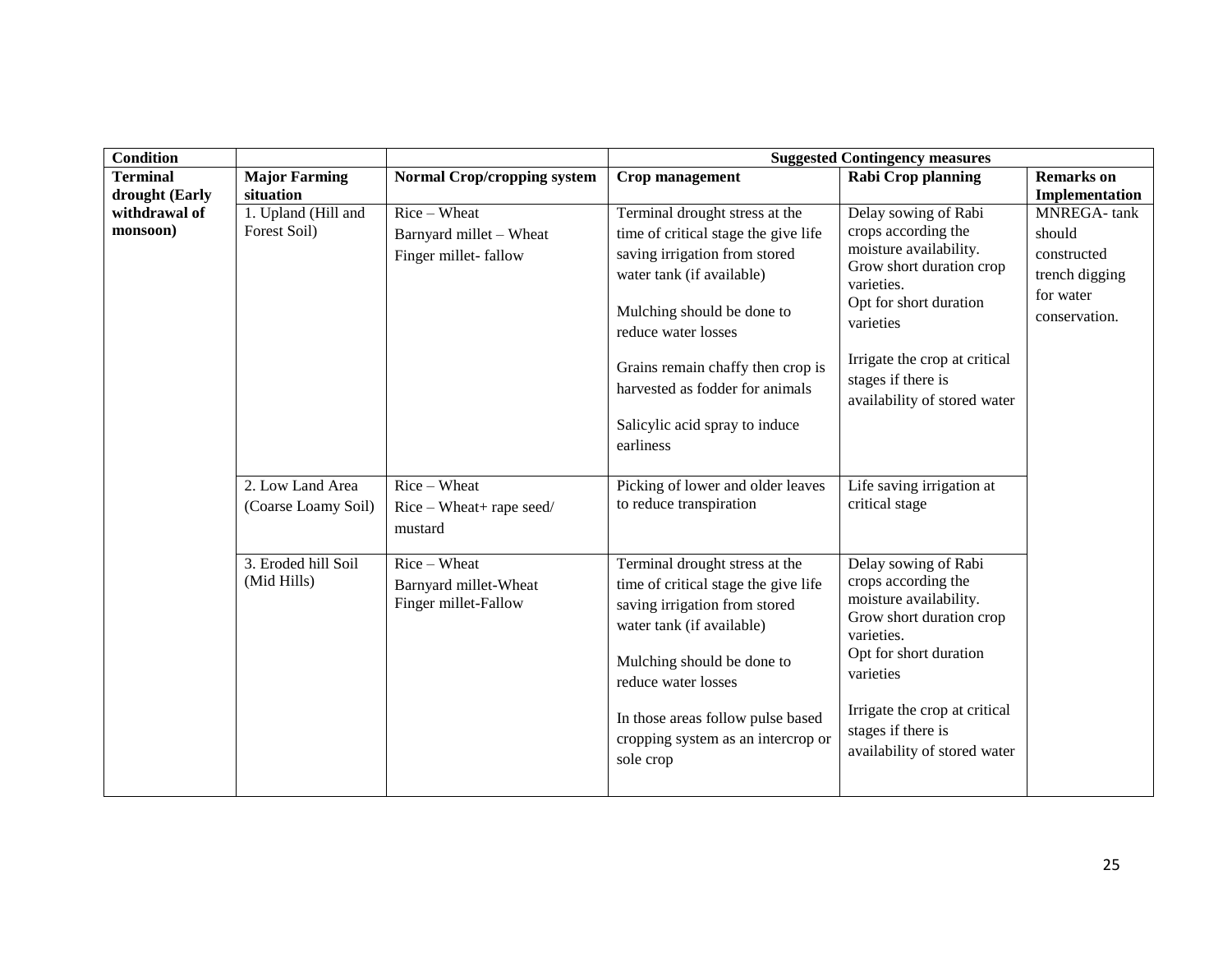# **2.1.2 Drought - Irrigated situation: NA**

| <b>Condition</b>  |                      |                             |                         | <b>Suggested Contingency measures</b> |                   |
|-------------------|----------------------|-----------------------------|-------------------------|---------------------------------------|-------------------|
|                   | <b>Major Farming</b> | <b>Normal Crop/cropping</b> | Change in crop/cropping | <b>Agronomic measures</b>             | <b>Remarks</b> on |
|                   | situation            | system                      | system                  |                                       | Implementation    |
| Delayed release   | Not Applicable       |                             |                         |                                       |                   |
| of water in       |                      |                             |                         |                                       |                   |
| canals due to     |                      |                             |                         |                                       |                   |
| low rainfall      |                      |                             |                         |                                       |                   |
| Limited release   | Not Applicable       |                             |                         |                                       |                   |
| of water in       |                      |                             |                         |                                       |                   |
| canals due to     |                      |                             |                         |                                       |                   |
| low rainfall      |                      |                             |                         |                                       |                   |
| Non release of    | Not Applicable       |                             |                         |                                       |                   |
| water in canals   |                      |                             |                         |                                       |                   |
| under delayed     |                      |                             |                         |                                       |                   |
| onset of          |                      |                             |                         |                                       |                   |
| monsoon in        |                      |                             |                         |                                       |                   |
| catchment         |                      |                             |                         |                                       |                   |
| Lack of inflows   | Not Applicable       |                             |                         |                                       |                   |
| into tanks due to |                      |                             |                         |                                       |                   |
| insufficient      |                      |                             |                         |                                       |                   |
| /delayed onset    |                      |                             |                         |                                       |                   |
| of monsoon        |                      |                             |                         |                                       |                   |
| Insufficient      | Not Applicable       |                             |                         |                                       |                   |
| groundwater       |                      |                             |                         |                                       |                   |
| recharge due to   |                      |                             |                         |                                       |                   |
| low rainfall      |                      |                             |                         |                                       |                   |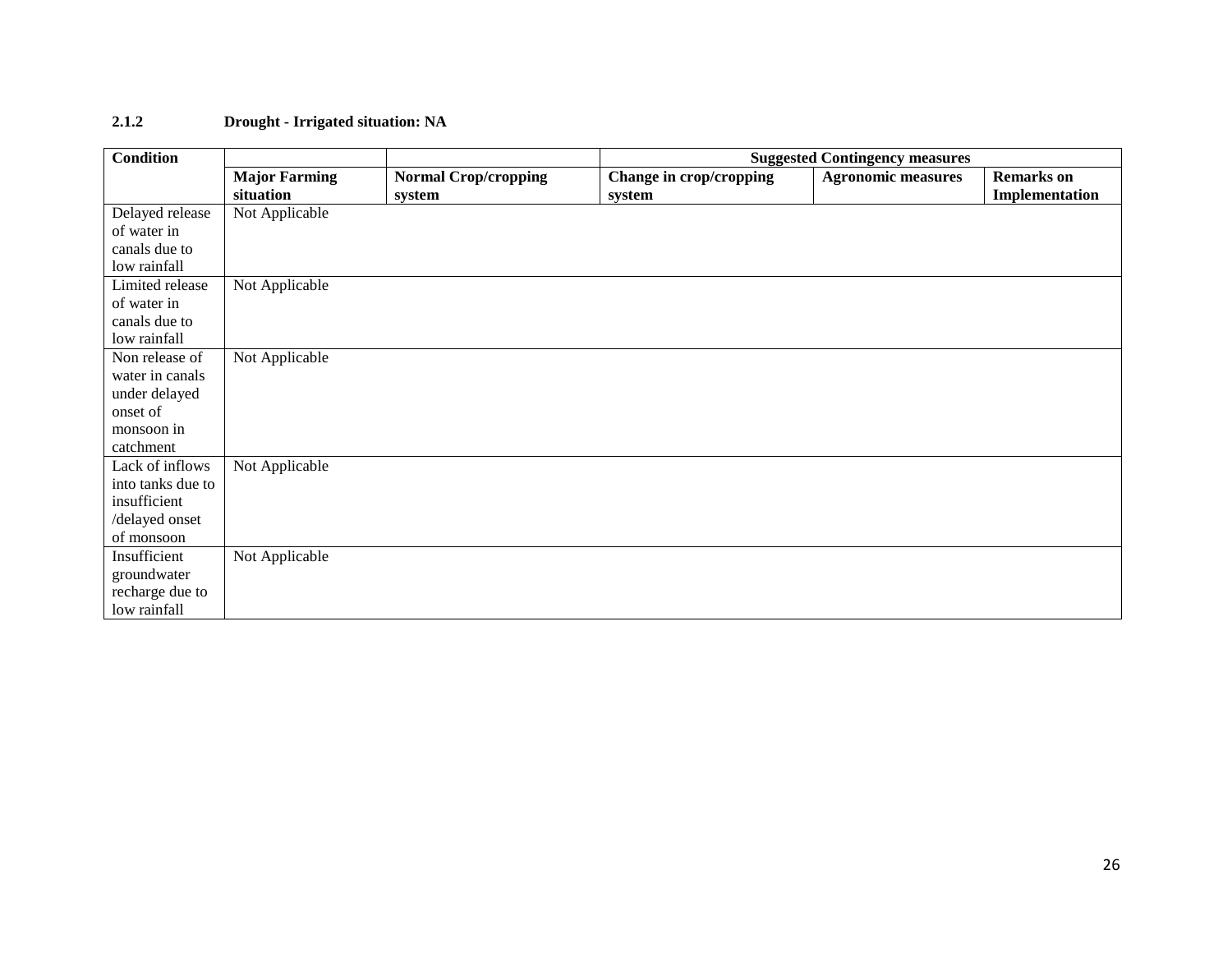# **2.2.5 Unusual rains (untimely, unseasonal etc)** (for both Rain fed and irrigated situations) **Kharif season**

| <b>Condition</b>                                                                     |                                                                                                                                                                                                                                                   | <b>Suggested contingency measure</b>                                                                                                                                                            |                                                                                                                                                                                                         |                                                         |
|--------------------------------------------------------------------------------------|---------------------------------------------------------------------------------------------------------------------------------------------------------------------------------------------------------------------------------------------------|-------------------------------------------------------------------------------------------------------------------------------------------------------------------------------------------------|---------------------------------------------------------------------------------------------------------------------------------------------------------------------------------------------------------|---------------------------------------------------------|
| <b>Continuous</b><br>high rainfall in<br>a short span<br>leading to<br>water logging | <b>Vegetative stage</b>                                                                                                                                                                                                                           | <b>Flowering stage</b>                                                                                                                                                                          | Crop maturity stage                                                                                                                                                                                     | Post harvest                                            |
| <b>Rice</b>                                                                          | Drainage channels should be made during the<br>time of field preparation for proper drainage in<br>case of high rainfall<br>Good for unirrigated rice but proper drainage<br>management practices should be followed in<br>case of irrigated rice | Good for unirrigated<br>rice but proper<br>drainage management<br>practices should be<br>followed in case of<br>irrigated rice<br>Drainage channels<br>should be cleaned for<br>better drainage | Drainage channels<br>should be made during<br>the time of field<br>preparation and in case<br>of very heavy rainfall<br>harvest the crop at<br>physiological maturity<br>and dry the grains<br>properly | Shift to safe place dry in shade and<br>turn frequently |
| <b>Finger millet</b>                                                                 | Drainage channels should be made during the<br>time of field preparation for proper drainage in<br>case of high rainfall                                                                                                                          | Drainage channels<br>should be cleaned for<br>better drainage                                                                                                                                   | Drainage channels<br>should be made during<br>the time of field<br>preparation and in case<br>of very heavy rainfall<br>harvest the crop at<br>physiological maturity<br>and dry the grains<br>properly | Shift to safe place dry in shade and<br>turn frequently |
| <b>Barnyard</b><br>millet                                                            | Drainage channels should be made during the<br>time of field preparation for proper drainage in<br>case of high rainfall                                                                                                                          | Drainage channels<br>should be cleaned for<br>better drainage                                                                                                                                   | Drainage channels<br>should be made during<br>the time of field<br>preparation and in case<br>of very heavy rainfall<br>harvest the crop at<br>physiological maturity<br>and dry the grains             | Shift to safe place dry in shade and<br>turn frequently |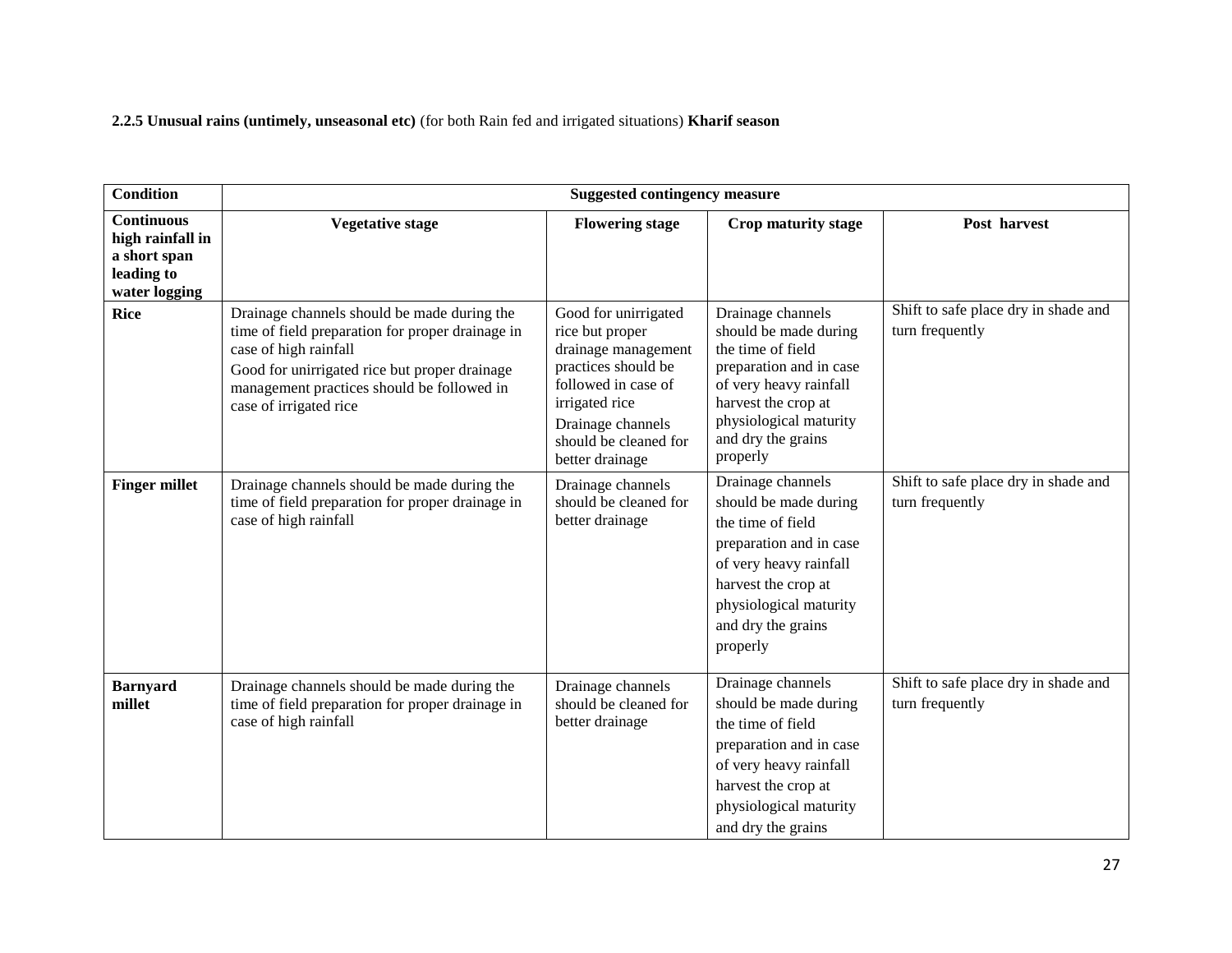|                   |                                                                                                                                                                             |                                                                            | properly                                                                                                                                                                                                |                                                         |
|-------------------|-----------------------------------------------------------------------------------------------------------------------------------------------------------------------------|----------------------------------------------------------------------------|---------------------------------------------------------------------------------------------------------------------------------------------------------------------------------------------------------|---------------------------------------------------------|
| Green gram        | Drainage channels should be made during the<br>time of field preparation for proper drainage in<br>case of high rainfall                                                    | Drainage channels<br>should be cleaned for<br>better drainage              | Drainage channels<br>should be made during<br>the time of field<br>preparation and in case<br>of very heavy rainfall<br>harvest the crop at<br>physiological maturity<br>and dry the grains<br>properly | Shift to safe place dry in shade and<br>turn frequently |
| <b>Black</b> gram | Drainage channels should be made during the<br>time of field preparation for proper drainage in<br>case of high rainfall                                                    | Drainage channels<br>should be cleaned for<br>better drainage              | Drainage channels<br>should be made during<br>the time of field<br>preparation and in case<br>of very heavy rainfall<br>harvest the crop at<br>physiological maturity<br>and dry the grains<br>properly | Shift to safe place dry in shade and<br>turn frequently |
| Pigeon pea        | Drainage channels should be made during the<br>time of field preparation for proper drainage in<br>case of high rainfall                                                    | Drainage channels<br>should be cleaned for<br>better drainage              | Drainage channels<br>should be made during<br>the time of field<br>preparation and in case<br>of very heavy rainfall<br>harvest the crop at<br>physiological maturity<br>and dry the grains<br>properly | Shift to safe place dry in shade and<br>turn frequently |
| Wheat             | Good as it is grown under unirrigated condition<br>Drainage channels should be made during the<br>time of field preparation for proper drainage in<br>case of high rainfall | Good as it is grown<br>under unirrigated<br>condition<br>Drainage channels | Drainage channels<br>should be made during<br>the time of field<br>preparation and in case                                                                                                              | Shift to safe place dry in shade and<br>turn frequently |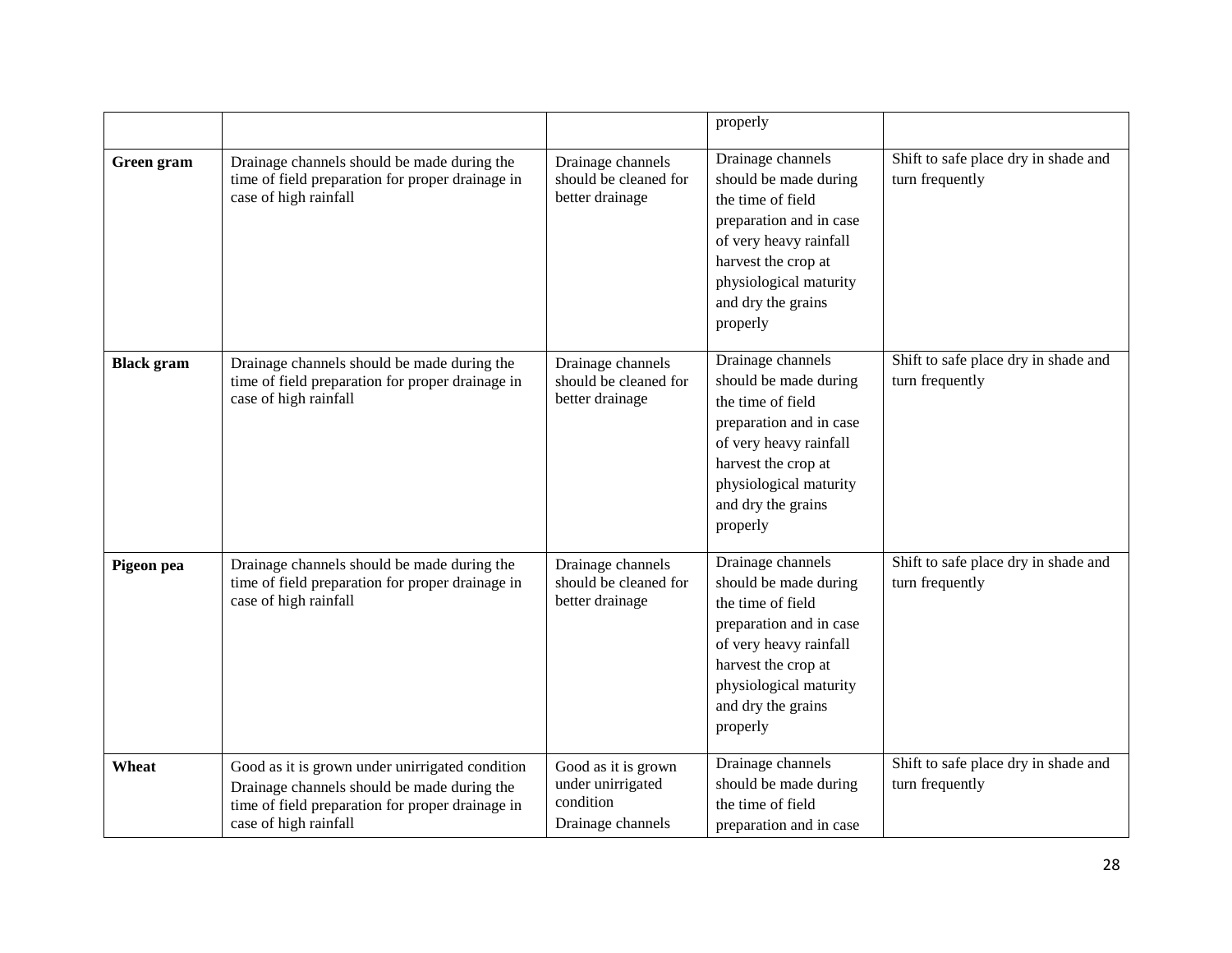|                         |                                                                                                                          | should be cleaned for<br>better drainage                                                     | of very heavy rainfall<br>harvest the crop at<br>physiological maturity<br>and dry the grains<br>properly                                                                                               |                                                         |
|-------------------------|--------------------------------------------------------------------------------------------------------------------------|----------------------------------------------------------------------------------------------|---------------------------------------------------------------------------------------------------------------------------------------------------------------------------------------------------------|---------------------------------------------------------|
| Rapeseed and<br>mustard | Drainage channels should be made during the<br>time of field preparation for proper drainage in<br>case of high rainfall | Drainage channels<br>should be cleaned for<br>better drainage                                | Drainage channels<br>should be made during<br>the time of field<br>preparation and in case<br>of very heavy rainfall<br>harvest the crop at<br>physiological maturity<br>and dry the grains<br>properly | Shift to safe place dry in shade and<br>turn frequently |
| lentil                  | Drainage channels should be made during the<br>time of field preparation for proper drainage in<br>case of high rainfall | Drainage channels<br>should be cleaned for<br>better drainage                                | Drainage channels<br>should be made during<br>the time of field<br>preparation and in case<br>of very heavy rainfall<br>harvest the crop at<br>physiological maturity<br>and dry the grains<br>properly | Shift to safe place dry in shade and<br>turn frequently |
| Horticulture            |                                                                                                                          |                                                                                              |                                                                                                                                                                                                         |                                                         |
| Tomato                  | Make drainage channel, Ridges and top dressing<br>of N                                                                   | Improve drainage,<br>spraying of micro<br>nutrients. Avoid water<br>stagnation in the field. | Improve drainage,<br>spraying of micro<br>nutrients. Avoid water<br>stagnation in the field.                                                                                                            | Store the produce under shed.                           |
| Potato                  | Drainage, N top dressing, earthing up                                                                                    | Drainage, removing<br>weeds and older leaves<br>for proper aeration                          | Removing (halms (upper<br>portion)                                                                                                                                                                      | Keep produce at dry place but not in<br>heap            |
| Cabbage                 | Avoid water stagnation in the field. Make<br>drainage channel, Top dressing of N, Spraying of                            |                                                                                              | Improve drainage, Avoid<br>water stagnation                                                                                                                                                             | Keep produce at dry place but not in<br>heap            |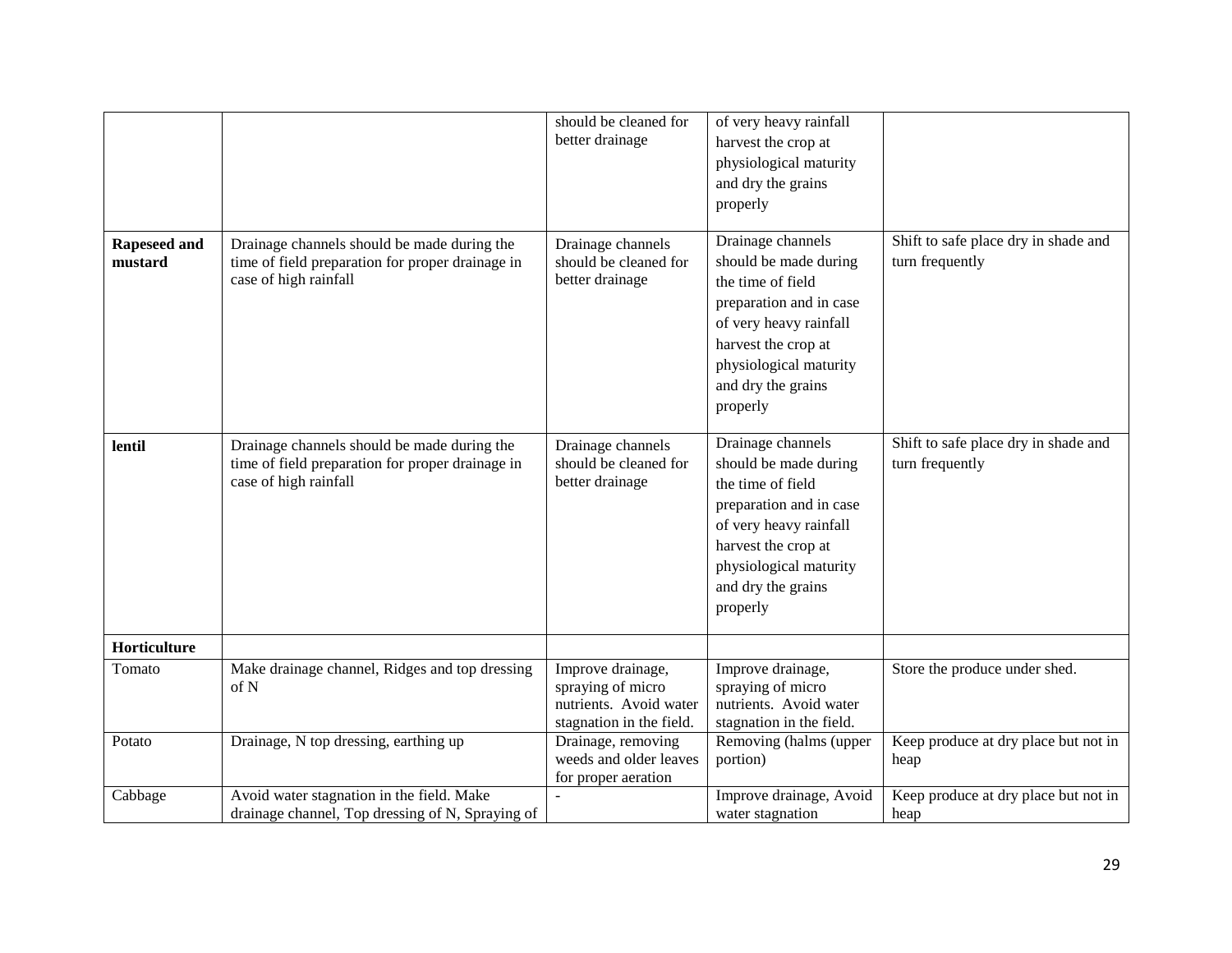|                               | <b>Borax</b>                                                                                                                                                                                                                                                                                               |                                                                                                                                                                                                                                                                                                                                                          |                                                                                                                                                |                                                                                    |
|-------------------------------|------------------------------------------------------------------------------------------------------------------------------------------------------------------------------------------------------------------------------------------------------------------------------------------------------------|----------------------------------------------------------------------------------------------------------------------------------------------------------------------------------------------------------------------------------------------------------------------------------------------------------------------------------------------------------|------------------------------------------------------------------------------------------------------------------------------------------------|------------------------------------------------------------------------------------|
| French bean                   | Improve drainage                                                                                                                                                                                                                                                                                           | Avoid water<br>stagnation in the field                                                                                                                                                                                                                                                                                                                   | Remove excess water                                                                                                                            | Keep produce at dry place but not in<br>heap                                       |
| Vegetable pea                 | Make drainage channel, Avoid water stagnation.                                                                                                                                                                                                                                                             | Make drainage<br>channel, Avoid water<br>stagnation, spraying of<br>micro-nutrients.                                                                                                                                                                                                                                                                     | Remove excess water                                                                                                                            | Keep produce at dry place but not in<br>heap                                       |
| Apple                         | Remove excess water                                                                                                                                                                                                                                                                                        | Spraying of micro<br>nutrient/PBRs to<br>improve fruit set                                                                                                                                                                                                                                                                                               | Spraying of micro<br>nutrient/PBRs to<br>improve yield and<br>quality                                                                          | Store at cool, dry, ventilated place,<br>avoid heaping, package in wooden<br>boxes |
| Peach<br>Remove excess water  |                                                                                                                                                                                                                                                                                                            | Spraying of micro<br>nutrient/PBRs to<br>improve fruit set                                                                                                                                                                                                                                                                                               | Spraying of micro<br>nutrient/PBRs to<br>improve yield and<br>quality                                                                          | Store at cool, dry, ventilated place,<br>avoid heaping, package in wooden<br>boxes |
| Citrus<br>Remove excess water |                                                                                                                                                                                                                                                                                                            | Spraying of micro<br>nutrient/PBRs to<br>improve fruit set                                                                                                                                                                                                                                                                                               | Spraying of micro<br>nutrient/PBRs to<br>improve yield and<br>quality                                                                          | Store at cool, dry, ventilated place,<br>avoid heaping                             |
|                               | Outbreak of pests and diseases due to unseasonal rains                                                                                                                                                                                                                                                     |                                                                                                                                                                                                                                                                                                                                                          |                                                                                                                                                |                                                                                    |
| Rice and Finger<br>millet     | <b>Brown plant hopper:</b> Drain the water<br>before use of insecticides and direct the<br>spray towards the base of the plants with<br>monocrotophos @ 1250ml/ha or acephate<br>500 g/ha<br>Stem Borer: Prolonged moist and humid<br>condition leads to outbreak, Spray Cartap<br>hydrochloride @ 25kg/ha | <b>Blast of rice and</b><br>finger millet: Spray<br>after observing initial<br>infection of the disease<br>with carbendazim/<br>kitazin/tricyclazole.<br><b>Brown plant hopper:</b><br>Drain the water before<br>use of insecticides and<br>direct the spray<br>towards the base of the<br>plants. monocrotophos<br>@ 1250 ml/ha or<br>acephate 500 g/ha | False smut in rice and<br>finger millet:<br>Spray cuprous hydroxide<br>@ 0.25%<br><b>Stem Borer: Spray</b><br>Cartap hydrochloride 25<br>kg/ha | Store the grains at a moisture level<br>below 14%                                  |
| Horticulture                  |                                                                                                                                                                                                                                                                                                            |                                                                                                                                                                                                                                                                                                                                                          |                                                                                                                                                |                                                                                    |
| Vegetable pea                 | Wilt in water logged patches :<br>-Proper drainage facility                                                                                                                                                                                                                                                | Powdery mildew:<br>sulphur<br>-spray any                                                                                                                                                                                                                                                                                                                 | Field drainage                                                                                                                                 |                                                                                    |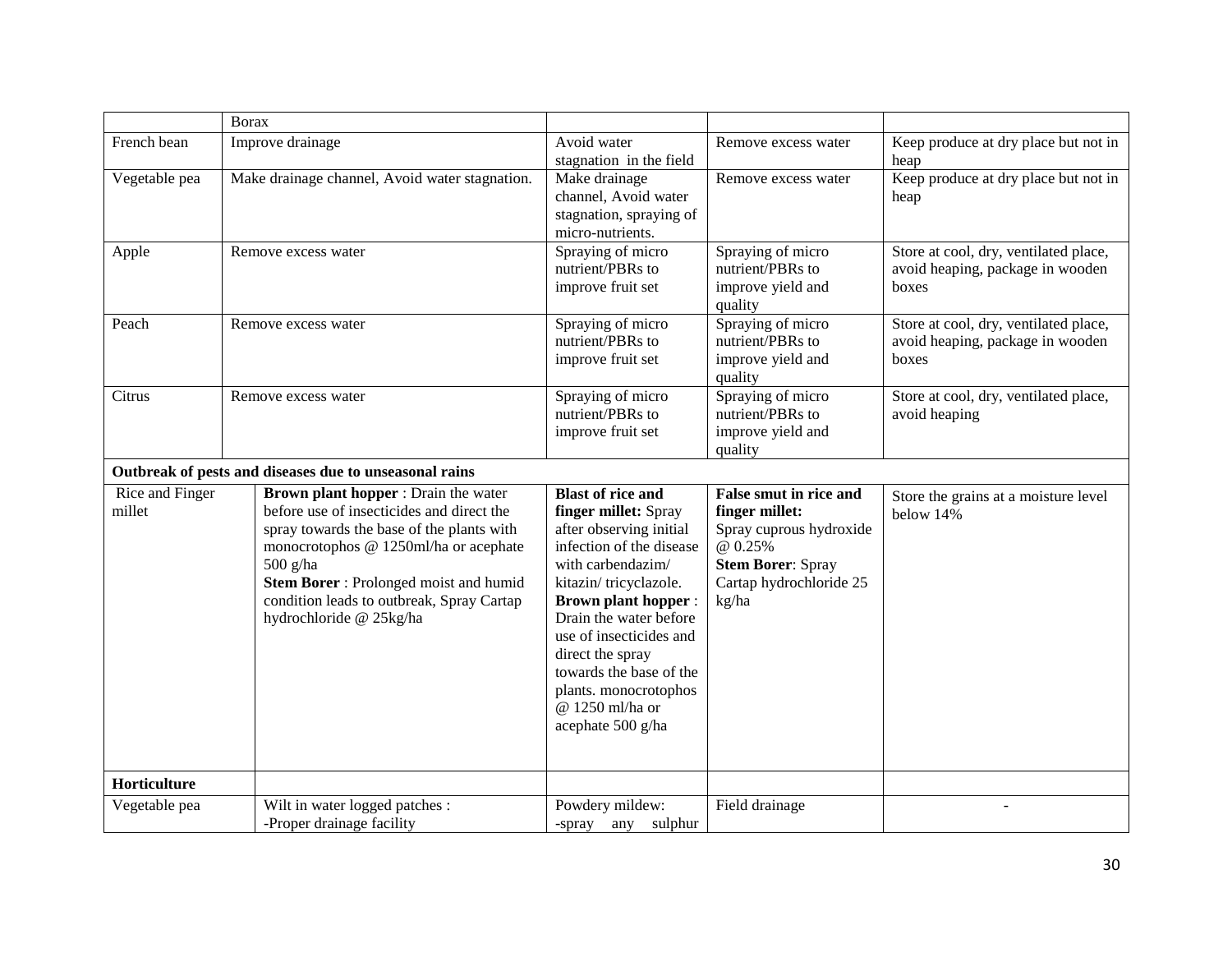|                   | -Soil drenching with carbendazim $@1.0$<br>g/l at the base of plants                                                                                                                                                                                                    | fungicide prior or after<br>flowering<br>Pod borer -<br>Spray<br>Dimethoate @ 1ml/ lt<br>water                                                                               |                                                                                                                                                             |                                                                     |
|-------------------|-------------------------------------------------------------------------------------------------------------------------------------------------------------------------------------------------------------------------------------------------------------------------|------------------------------------------------------------------------------------------------------------------------------------------------------------------------------|-------------------------------------------------------------------------------------------------------------------------------------------------------------|---------------------------------------------------------------------|
| Potato and tomato | Late blight:<br>Removal of lower leaves of the plant<br>-Earthing up of soil                                                                                                                                                                                            | of<br>Removal<br>lower<br>leaves of the plant<br>-Earthing up of soil<br>-Preventive sprays of<br>mancozeb $\omega$ 0.25%                                                    | Removal of lower leaves<br>of the plant<br>-Earthing up of soil<br>-Preventive sprays of<br>mancozeb @ 0.25% or<br>curative sprays of<br>Ridomil MZ @ 0.02% |                                                                     |
| Apple             | Apple scab : Recommended schedule for<br>the control of Apple scab<br>White root rot: Drain out excess water<br>from the basin and drench the basin with<br>carbendazim 200g, or copper oxychloride<br>$600g/200$ lt water (3-4 time at an interval of<br>$15-20$ days) | thrips<br>Blossom<br>Spray<br>monocrotophos/dimet<br>hoate<br>Mildew<br>Powdery<br>$\overline{\phantom{0}}$<br>karathane<br>Spray<br>$\omega$<br>0.05%<br>Scab: Spray Dodine | Brown $rot -$ Spray<br>mancozeb $@0.025\%$                                                                                                                  | Proper CA storage and immediate<br>transportation to market /godown |
| Citrus            | Aphid, leaf minor - Spray<br>metasystox/dimethoate                                                                                                                                                                                                                      |                                                                                                                                                                              |                                                                                                                                                             | Green and blue mould rots- Proper<br>CA storage                     |

**2.3 Floods : Not experienced / encountered**

| <b>Condition</b>                                            | Suggested contingency measure <sup>o</sup> |                  |                           |            |
|-------------------------------------------------------------|--------------------------------------------|------------------|---------------------------|------------|
| Transient water logging/ partial<br>inundation <sup>1</sup> | <b>Seedling / nursery stage</b>            | Vegetative stage | <b>Reproductive stage</b> | At harvest |
| <b>Horticulture</b>                                         | Not applicable                             |                  |                           |            |
| Continuous submergence                                      | Not applicable                             |                  |                           |            |
| for more than 2 days                                        |                                            |                  |                           |            |
| Sea water intrusion                                         | Not applicable                             |                  |                           |            |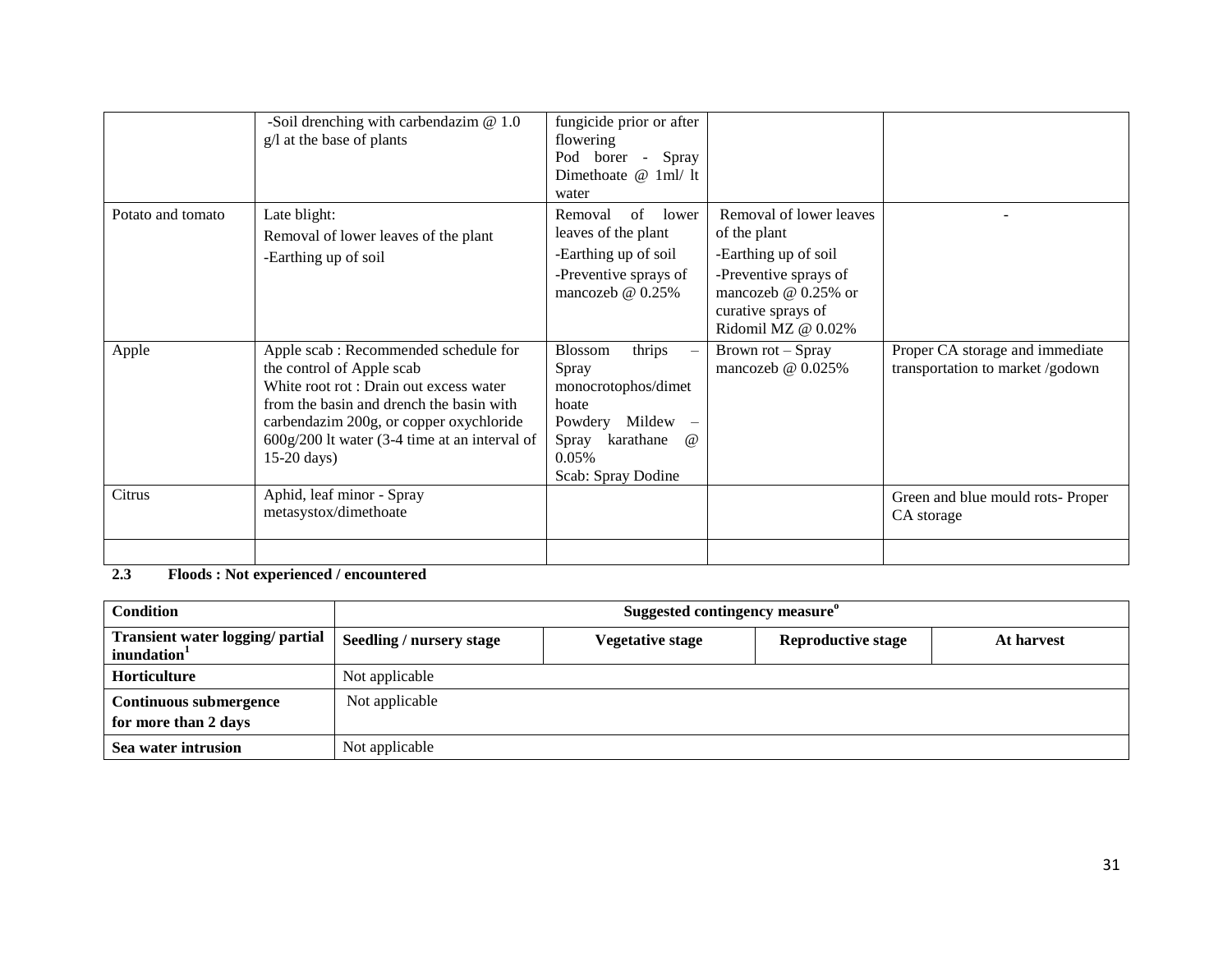# **2.4 Extreme events: Heat wave/Cold wave/Frost/ Hailstorm/Cyclone**

| <b>Extreme event type</b> | Suggested contingency measure <sup>r</sup>         |                                                                       |                           |                          |  |
|---------------------------|----------------------------------------------------|-----------------------------------------------------------------------|---------------------------|--------------------------|--|
|                           | Seedling / nursery stage                           | <b>Vegetative stage</b>                                               | <b>Reproductive stage</b> | At harvest               |  |
| <b>Heat Wave</b>          |                                                    | Not applicable                                                        |                           |                          |  |
| Cold wave                 |                                                    | Not applicable                                                        |                           |                          |  |
| <b>FROST</b>              |                                                    |                                                                       |                           |                          |  |
| Wheat                     | Light irrigation, smoke                            | Light irrigation, smoke                                               | $\overline{\phantom{a}}$  |                          |  |
| Potato                    | Light irrigation, smoke                            | Light irrigation, smoke                                               | $\overline{\phantom{a}}$  |                          |  |
| Cabbage                   | Light irrigation, smoke                            | Light irrigation, smoke                                               | $\overline{\phantom{a}}$  | ۰                        |  |
| Vegetable pea             |                                                    | Light irrigation, smoke                                               |                           | $\overline{\phantom{0}}$ |  |
| Malta                     | Light irrigation, smoke                            | Light irrigation, smoke                                               | $\overline{\phantom{a}}$  | $\blacksquare$           |  |
| Hailstorm                 |                                                    |                                                                       |                           |                          |  |
| Wheat                     |                                                    | Direct sowing of Chaiti Dhan<br>if wheat crop completely<br>destroyed |                           |                          |  |
| Rice                      | Retransplanting and gap filling<br>as per severity | $\overline{\phantom{a}}$                                              | $\overline{\phantom{a}}$  |                          |  |
| Tomato                    | $\overline{\phantom{a}}$                           | Anti hail net                                                         | Anti hail net             |                          |  |
| Apple                     | $\overline{\phantom{a}}$                           | ٠                                                                     | Anti hail net             |                          |  |
| Peach                     | $\overline{\phantom{a}}$                           | $\overline{\phantom{a}}$                                              | Anti hail net             |                          |  |
| Malta                     | $\overline{\phantom{a}}$                           | $\blacksquare$                                                        | Anti hail net             |                          |  |
| Cyclone                   | Not applicable                                     |                                                                       |                           |                          |  |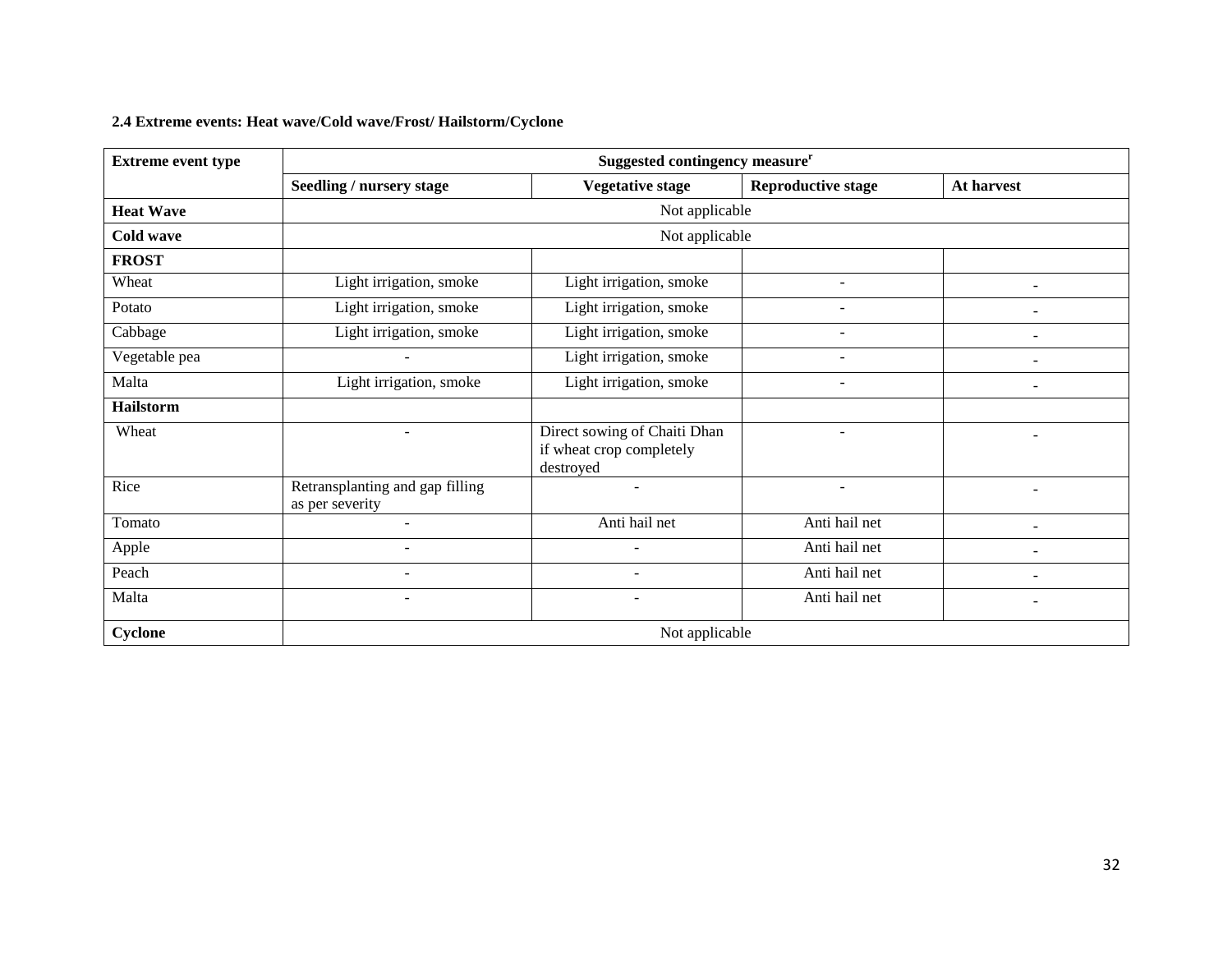# **2.5 Contingent strategies for Livestock, Poultry & Fisheries**

#### **2.5.1 Livestock**

|                                         | <b>Suggested contingency measures</b>                                                                                                                           |                                                                                                                                                                                                                   |                                                                                                                                             |  |
|-----------------------------------------|-----------------------------------------------------------------------------------------------------------------------------------------------------------------|-------------------------------------------------------------------------------------------------------------------------------------------------------------------------------------------------------------------|---------------------------------------------------------------------------------------------------------------------------------------------|--|
|                                         | Before the event <sup>s</sup>                                                                                                                                   | During the event                                                                                                                                                                                                  | After the event                                                                                                                             |  |
| <b>Drought</b>                          |                                                                                                                                                                 |                                                                                                                                                                                                                   |                                                                                                                                             |  |
| <b>Feed and fodder</b><br>availability  | Increasing area under fodder<br>production; Collect crop<br>residues, and tree fodder to<br>store at safe place,                                                | Utilization of fodder from Perenniel & reserve<br>sources, Open grazing in forests and alpine<br>slopes/community lands.<br>Feeding of crop residues; use of mangers and                                          | Availing Insurance, culling undesirable<br>Livestock; Raising of fodder trees,<br>replacement of<br>unproductive animals with improved ones |  |
|                                         | Use mangers, chaff cutters,<br>hay storage.                                                                                                                     | chaff cutters, feeding of household waste,<br>Prepare the silage of non-leguminous fodder<br>crops for the scarcity period.                                                                                       |                                                                                                                                             |  |
| <b>Drinking</b> water                   | Storage of water in tanks,<br>Traditional water ponds,<br>rivers                                                                                                | Utilization of stored water, Stall drinking,<br>rivers, traditional water ponds                                                                                                                                   | Rejuvenation<br>of water sources                                                                                                            |  |
| <b>Health and disease</b><br>management | Advance preparation with<br>medicines and vaccination,<br>local ethno pharmaceutical<br>and alternate medicines,<br>keeping of disease resistance<br>varieties. | Treatment of affected livestock by mass<br>campaign, Modern veterinary care, veterinary<br>camps, insulation, create smoke during nights<br>in the cattle sheds to protect animals from<br>mosquito and fleabites | Proper veterinary care, awareness, capacity<br>building of locals, health care management                                                   |  |
| <b>Floods</b>                           |                                                                                                                                                                 | $\overline{a}$                                                                                                                                                                                                    |                                                                                                                                             |  |
| <b>Feed and fodder</b><br>availability  | Not Applicable                                                                                                                                                  |                                                                                                                                                                                                                   |                                                                                                                                             |  |
| Cyclone                                 | Not Applicable                                                                                                                                                  |                                                                                                                                                                                                                   |                                                                                                                                             |  |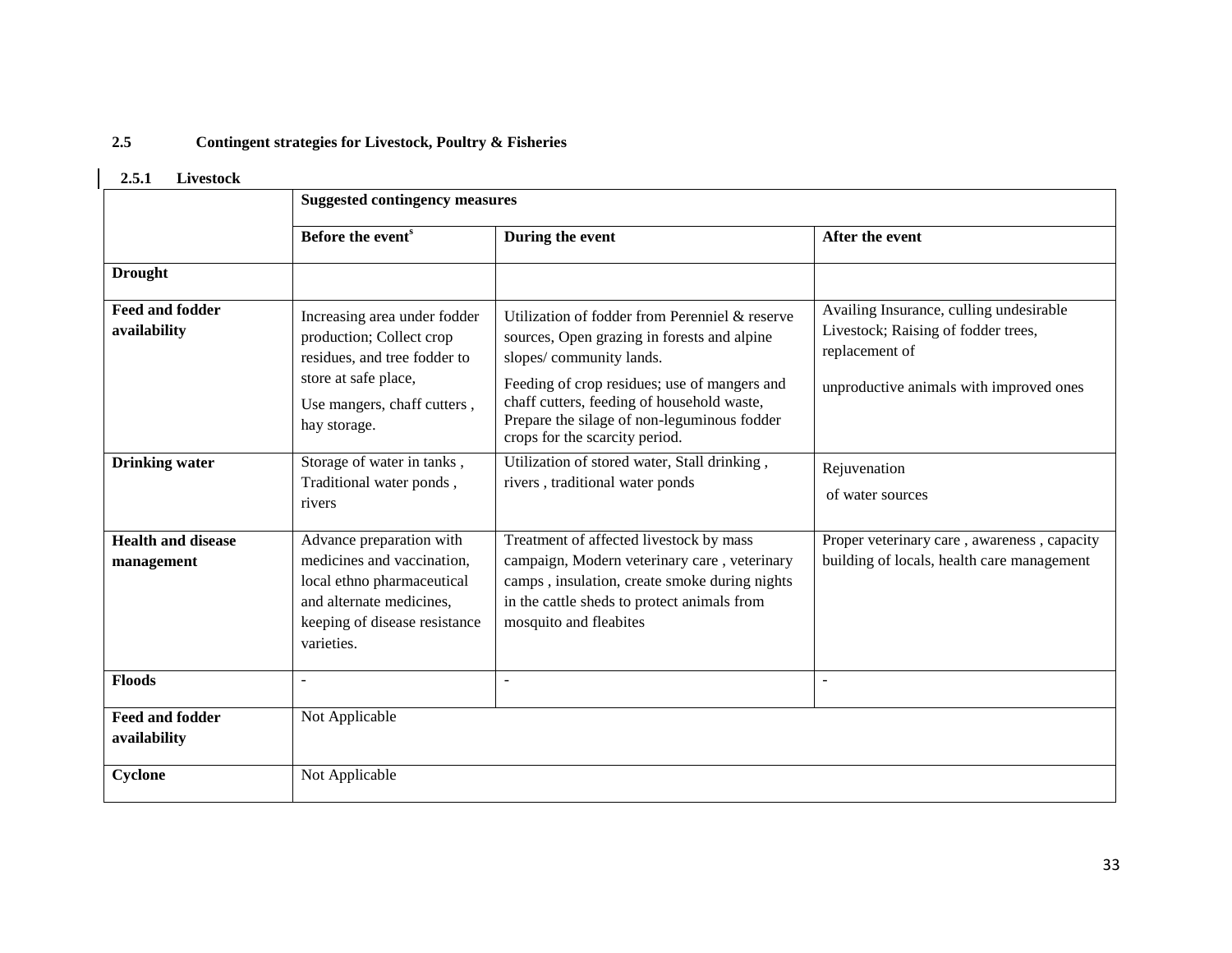| cold wave                               |                                                                                                 |                                                                                                                                                                                                                                                                                                                                                                                                                                                                |                                                                                                                  |
|-----------------------------------------|-------------------------------------------------------------------------------------------------|----------------------------------------------------------------------------------------------------------------------------------------------------------------------------------------------------------------------------------------------------------------------------------------------------------------------------------------------------------------------------------------------------------------------------------------------------------------|------------------------------------------------------------------------------------------------------------------|
| Shelter/environment<br>management       | Brought back from high hill<br>pasture lands to nearby<br>pastures; restricted open<br>grazing, | Stationary conditions in cowsheds, group<br>living, dry grass flooring, gunny bags on<br>windows, gunny bags wrapped on the belly of<br>milking animals, restricted open grazing during<br>sunny days only, adequate shelter. Prevent<br>water-logging conditions in animal houses. In<br>Kachha houses, the floor should be elevated<br>with bricks, Feed straw & other fodder to milch<br>animals with concentrates and protect the young<br>ones from cold. | Open grazing, grazing in open sun, massage<br>of milking animals and other species, hot<br>water bath of animals |
| <b>Health and disease</b><br>management | Traditional herbs fed to<br>animals                                                             | Warm living conditions, syrup of lassi (curd<br>juice) after roasting fed to animals, avoid<br>exposure to cold and rains/snow. The<br>prophylactic and preventive measures for the<br>control of diseases should be adopted on the<br>advice of veterinarian. For control of liver<br>flukes, do the deworming of animals.                                                                                                                                    | Open grazing in sunny days and feeding of<br>medicinal herbs. In case of acute problem,<br>veterinary care       |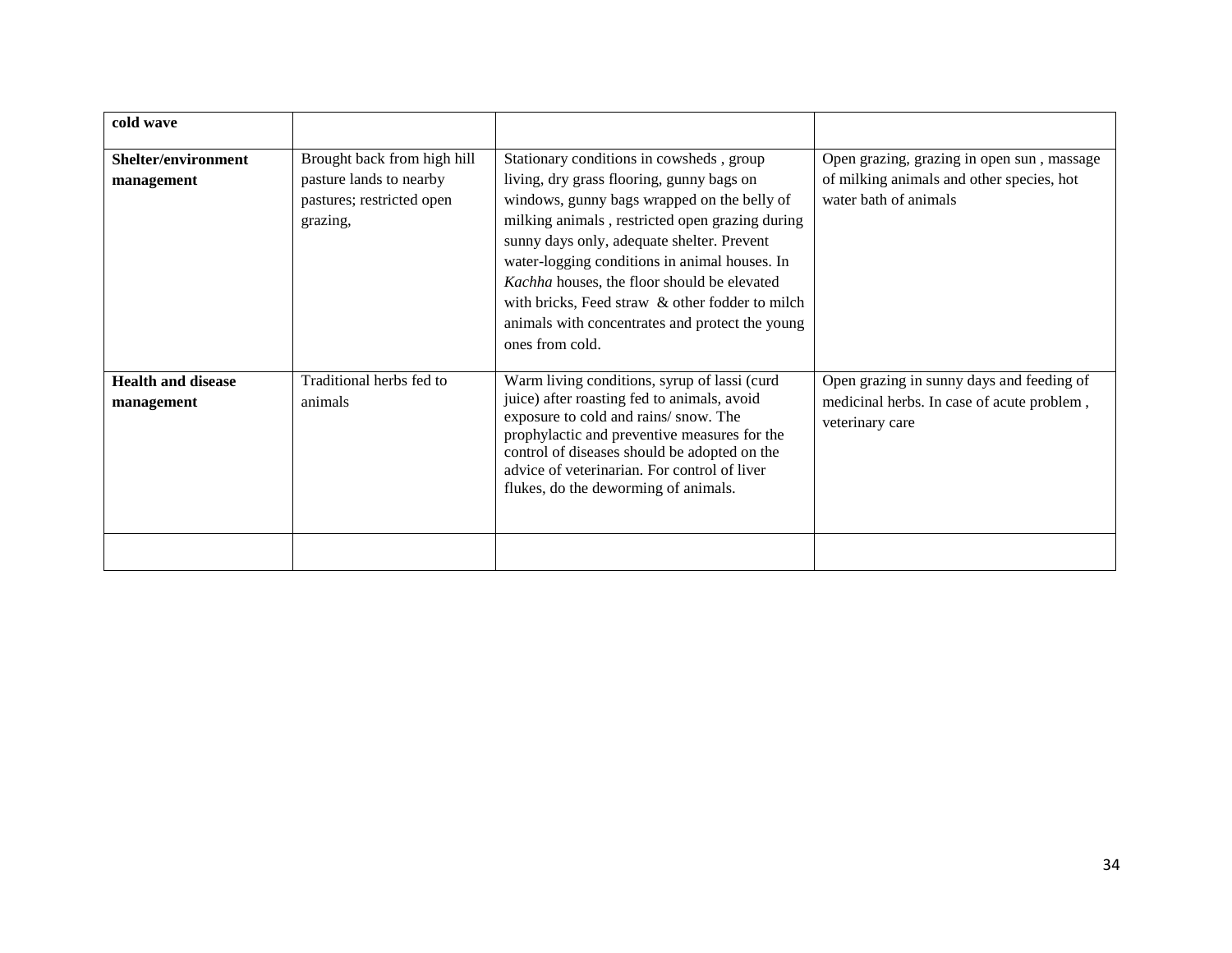# **2.5.2 Poultry**

|                                         | <b>Suggested contingency measures</b>                                                               |                                                                                                                                                                           |                                                                                               | <b>Convergence/linkages with</b><br>ongoing programs, if any                                  |
|-----------------------------------------|-----------------------------------------------------------------------------------------------------|---------------------------------------------------------------------------------------------------------------------------------------------------------------------------|-----------------------------------------------------------------------------------------------|-----------------------------------------------------------------------------------------------|
|                                         | Before the event <sup>a</sup>                                                                       | During the event                                                                                                                                                          | After the event                                                                               |                                                                                               |
| <b>Drought</b>                          |                                                                                                     |                                                                                                                                                                           |                                                                                               |                                                                                               |
| <b>Shortage of feed</b><br>ingredients  | Surplus storage of poultry feed;<br>No special preparation s these are<br>kept as backyard activity | Utilization of surplus feed; No<br>impact as these is kept in captivity.<br>Moreover these are kept as<br>backyard and household waste is<br>sufficient for their keeping | Kept as<br>backyard activity<br><b>Availing Insurance</b><br>Culling affected<br><b>birds</b> | Feed can be supplied<br>through fair price shops,<br>cooperatives and the SHGs/<br><b>VOs</b> |
| <b>Drinking</b> water                   | Storage of water in tanks                                                                           | Utilize stored water                                                                                                                                                      | Kept as backyard<br>activity                                                                  | Water storage structures can<br>be constructed in<br>collaboration with<br><b>MNERAGA</b>     |
| <b>Health and disease</b><br>management | Advance preparation with<br>medicines and vaccination                                               | Mass Vaccination, Locally managed<br>with the help of veterinary care                                                                                                     | Kept as backyard<br>activity and local<br>health care is<br>practiced                         | Collaboration with rural<br>development programmes                                            |
| <b>Floods</b>                           | Not Applicable                                                                                      |                                                                                                                                                                           |                                                                                               |                                                                                               |
| <b>Shortage of feed</b><br>ingredients  | $\sim$                                                                                              | $\blacksquare$                                                                                                                                                            | $\overline{\phantom{a}}$                                                                      | ÷.                                                                                            |
| <b>Drinking</b> water                   | $\overline{a}$                                                                                      | $\blacksquare$                                                                                                                                                            | $\overline{\phantom{a}}$                                                                      | $\overline{\phantom{a}}$                                                                      |
| <b>Health and disease</b><br>management | $\overline{a}$                                                                                      | ÷                                                                                                                                                                         | ÷                                                                                             |                                                                                               |
| Cyclone                                 | Not Applicable                                                                                      |                                                                                                                                                                           |                                                                                               |                                                                                               |